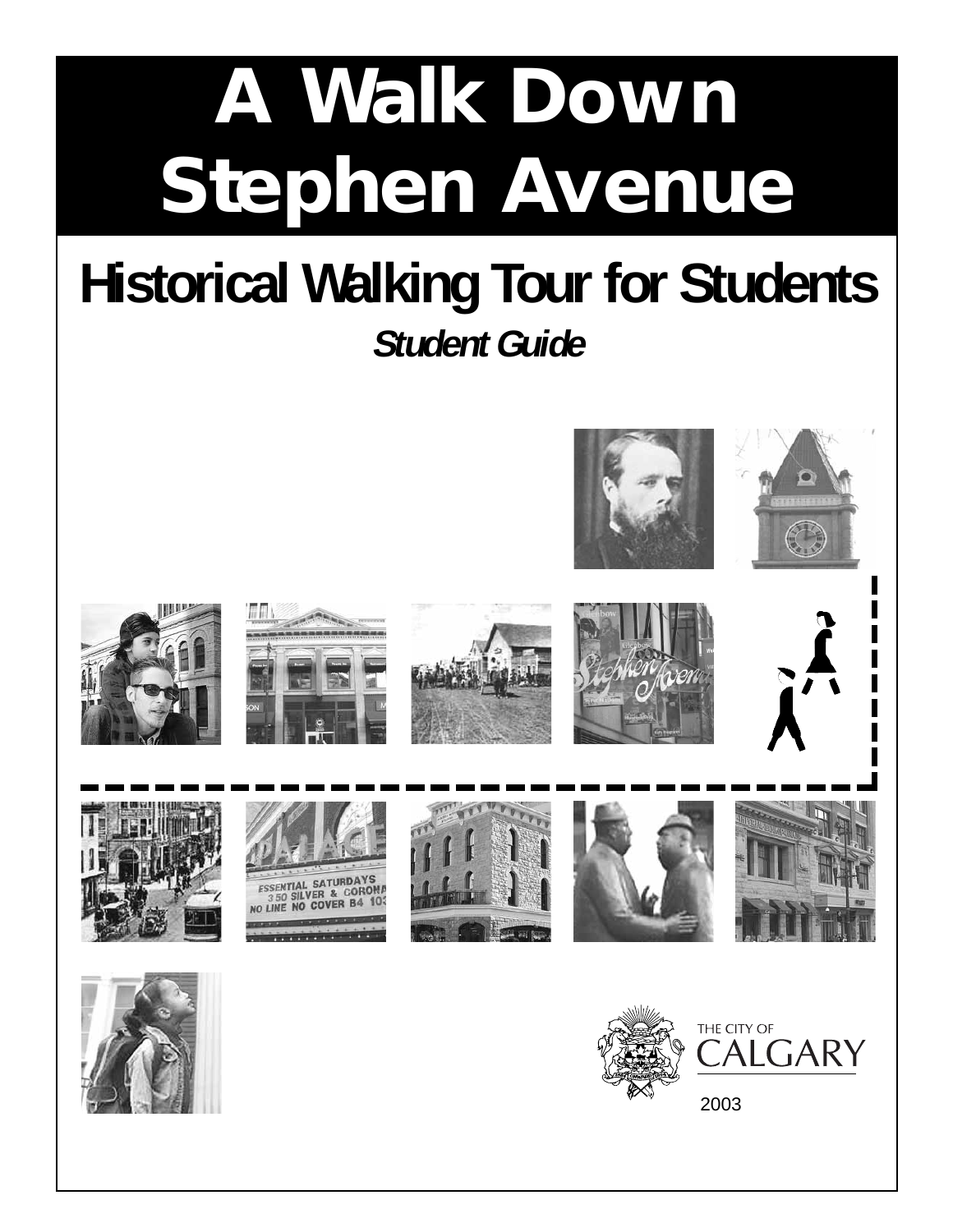#### **1. CITY HALL**

704 Macleod Trail S.E.

#### **CONSTRUCTED:** 1907 -1911

**Was:** City Hall

**Today:** Offices of the Mayor & Aldermen





Find two "plaques" that tell you about City Hall.



Look at the keystone and cornerstone. They both say 1907.

How many years did Calgarians have to wait before City Hall *<b>i*opened?

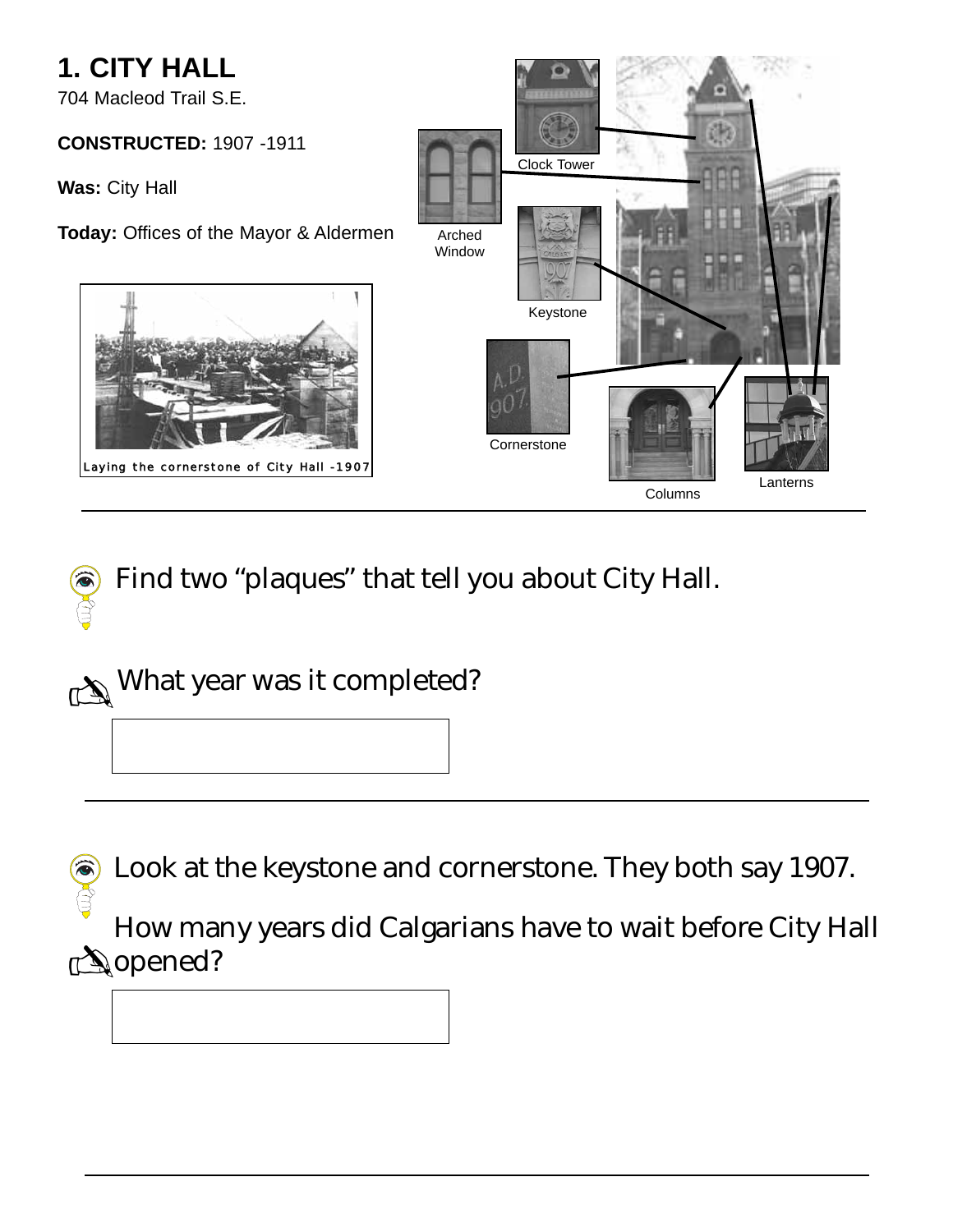Why do you think it took so long to complete?



Look at Historic City Hall and the newer Municipal Building next door.

Describe how they are the same and how they are different.

 $\mathbb{C}\backslash\hspace{-0.15cm}\backslash$  The Same

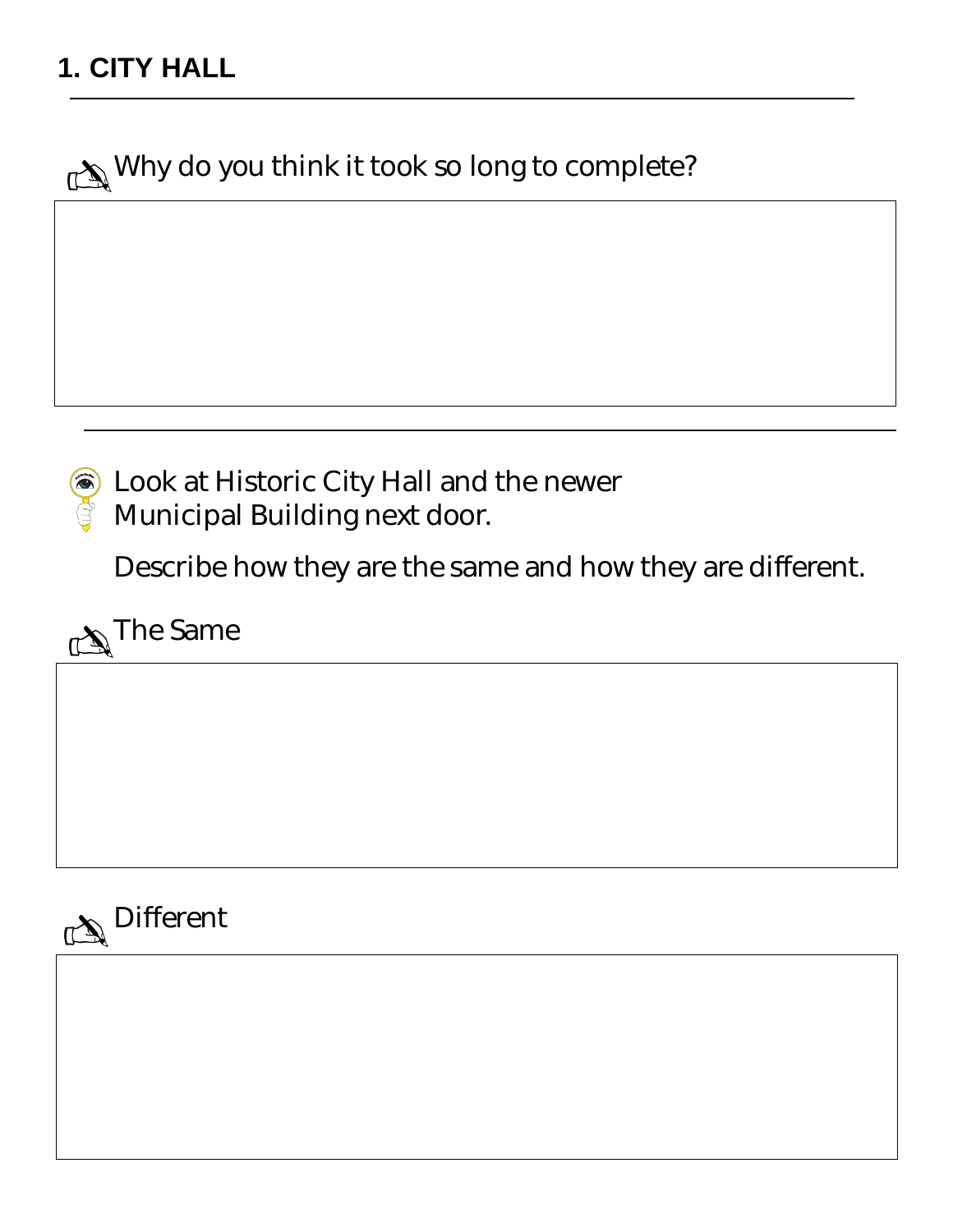## **2. THE BURNS BUILDING**

237 - 8th Ave. S.E.

#### **CONSTRUCTED:** 1911-1912

**Was:** Offices and a Butcher Shop

**Today:** Offices and a Restaurant









## How many lions' heads hold up the glass and iron canopy?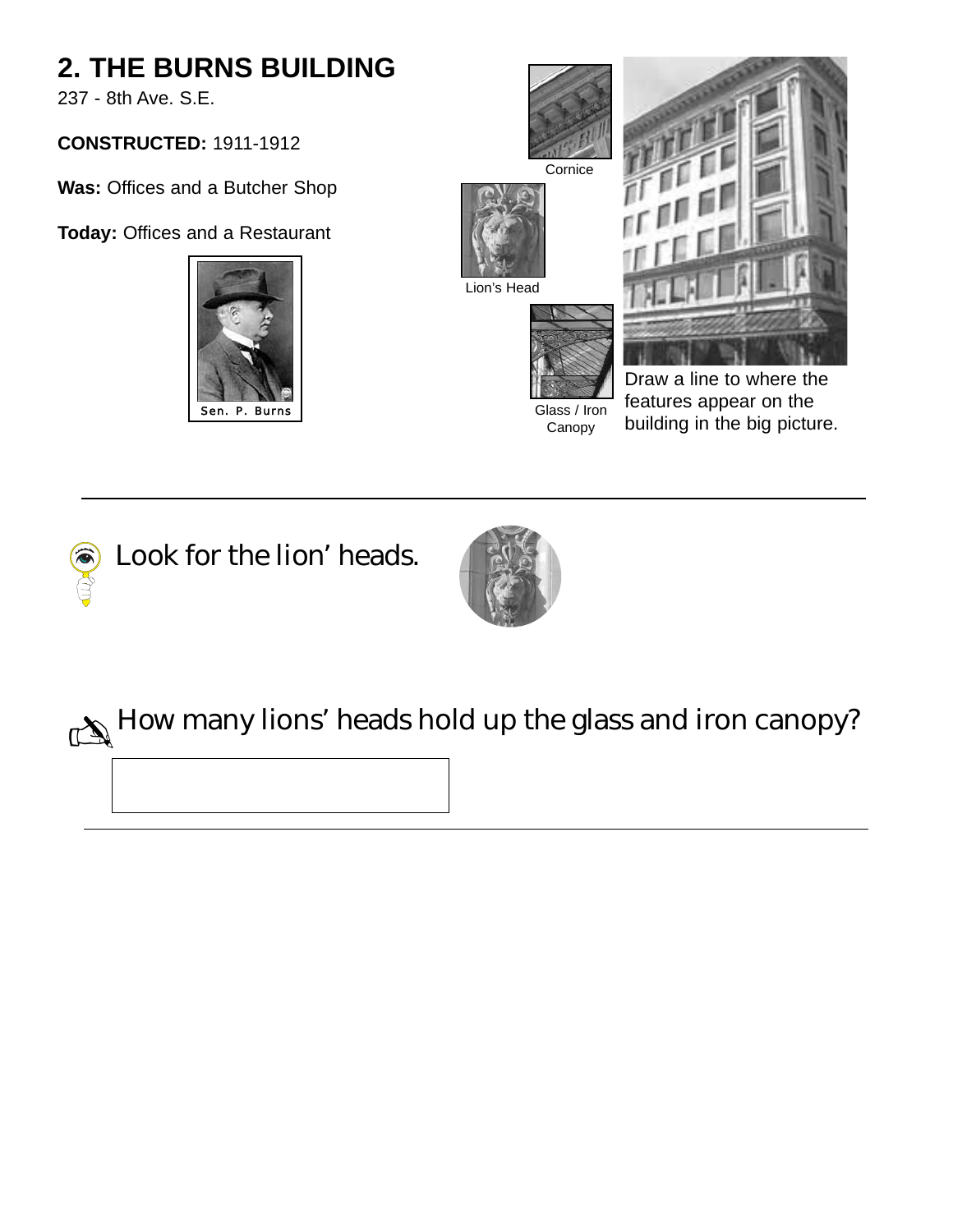#### **2. THE BURNS BUILDING**

In 1980 the Burns Building was to be torn down to make room for the Performing Arts Centre. City Council voted and only one vote *"tipped the scales"* to save the building. **PRESERVE TEAR DOWN**



If you were on City Council in 1980, list your reasons to save or tear down the building.

**Reasons to Save**

✍



**Reasons to Tear Down**

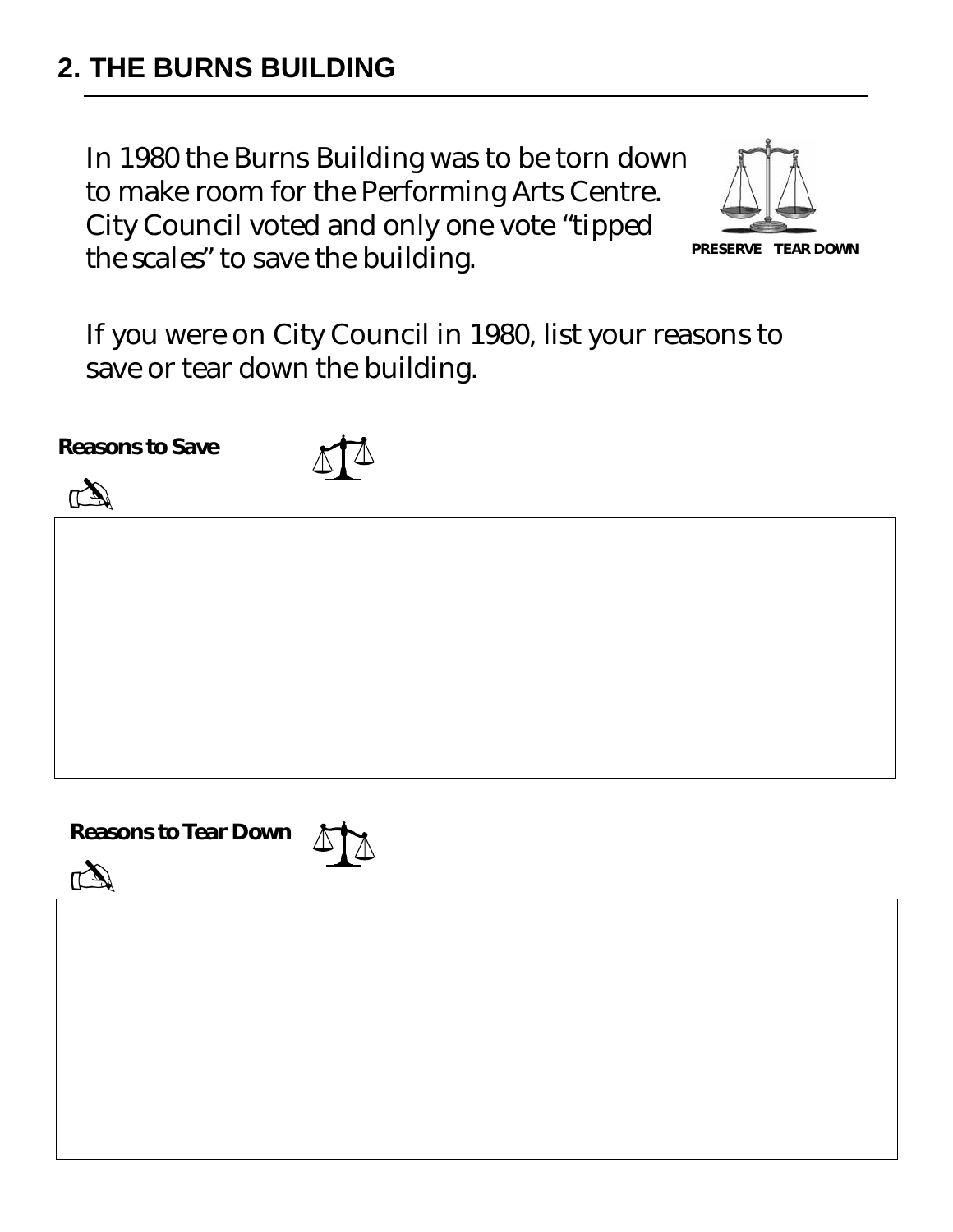## **3. THE CALGARY PUBLIC BUILDING**

205 - 8th Ave. S.E.

**CONSTRUCTED:** 1929 - 31

**Was:** Post Office & Federal Departments

**Today:** Part of Centre for Performing Arts





Draw a line to where the features appear on the building in the big picture.

This building is made from **Limestone**. This white or light grey stone looks different from the golden tan Sandstone on the other buildings you will see on your tour.

When limestone is formed in the earth small water creatures get trapped. Their bodies decay but they leave a pattern behind in the rock. The pattern of their body shapes are called **fossils**.

Here is an example of a fossil found on the outside wall.



Look for other fossils on the walls.

When you find one, draw its picture here.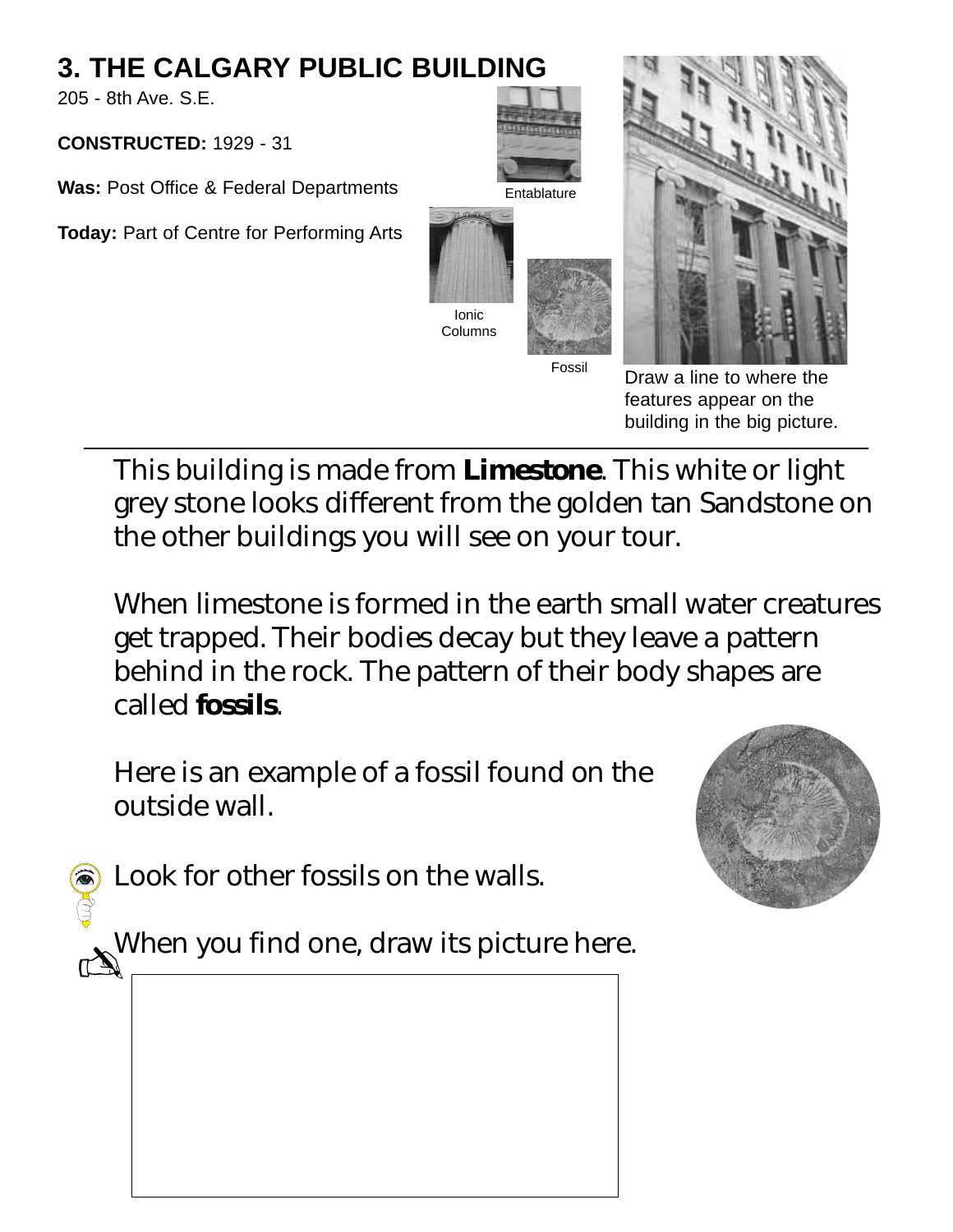## **3. THE CALGARY PUBLIC BUILDING**



stamp was used. On special occasions the 50¢ Bluenose stamp was used. This stamp is one of the most valuable among stamp collectors.

 $\sum_{n=1}^{\infty}$  How much does it cost today to mail a letter in Canada?

✍What Canadian coin features the bluenose ship?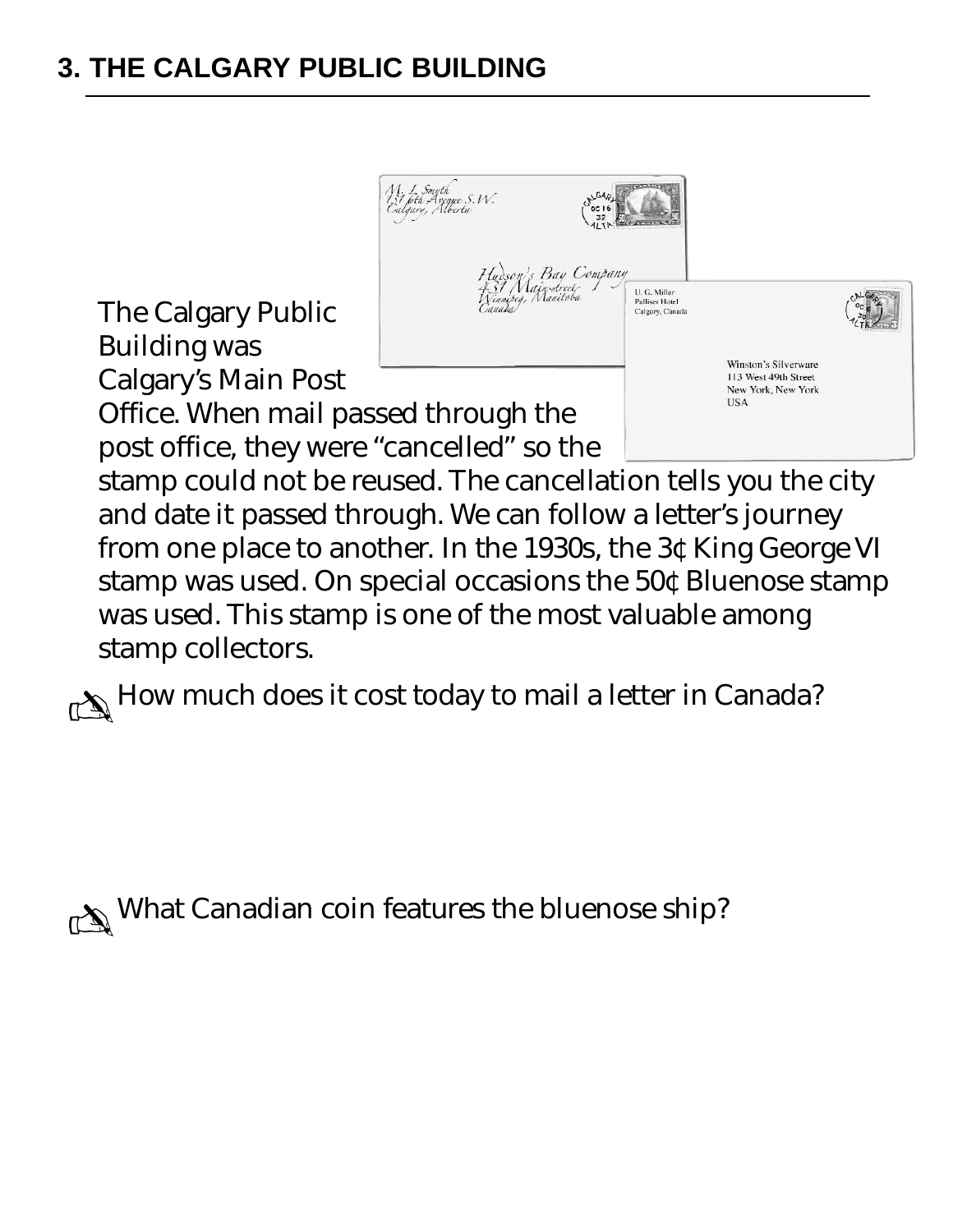## **4. THE DOMINION BANK**

200 - 8th Ave. S.E.

#### **CONSTRUCTED:** 1911

**Was:** Dominion Bank of Canada

**Today:** Restaurant





Ionic Columns



Entablature



Draw a line to where the features appear on the building in the big picture.



 $\mathbb{R}^{\mathbb{N}}$  Is the building the same all way around?

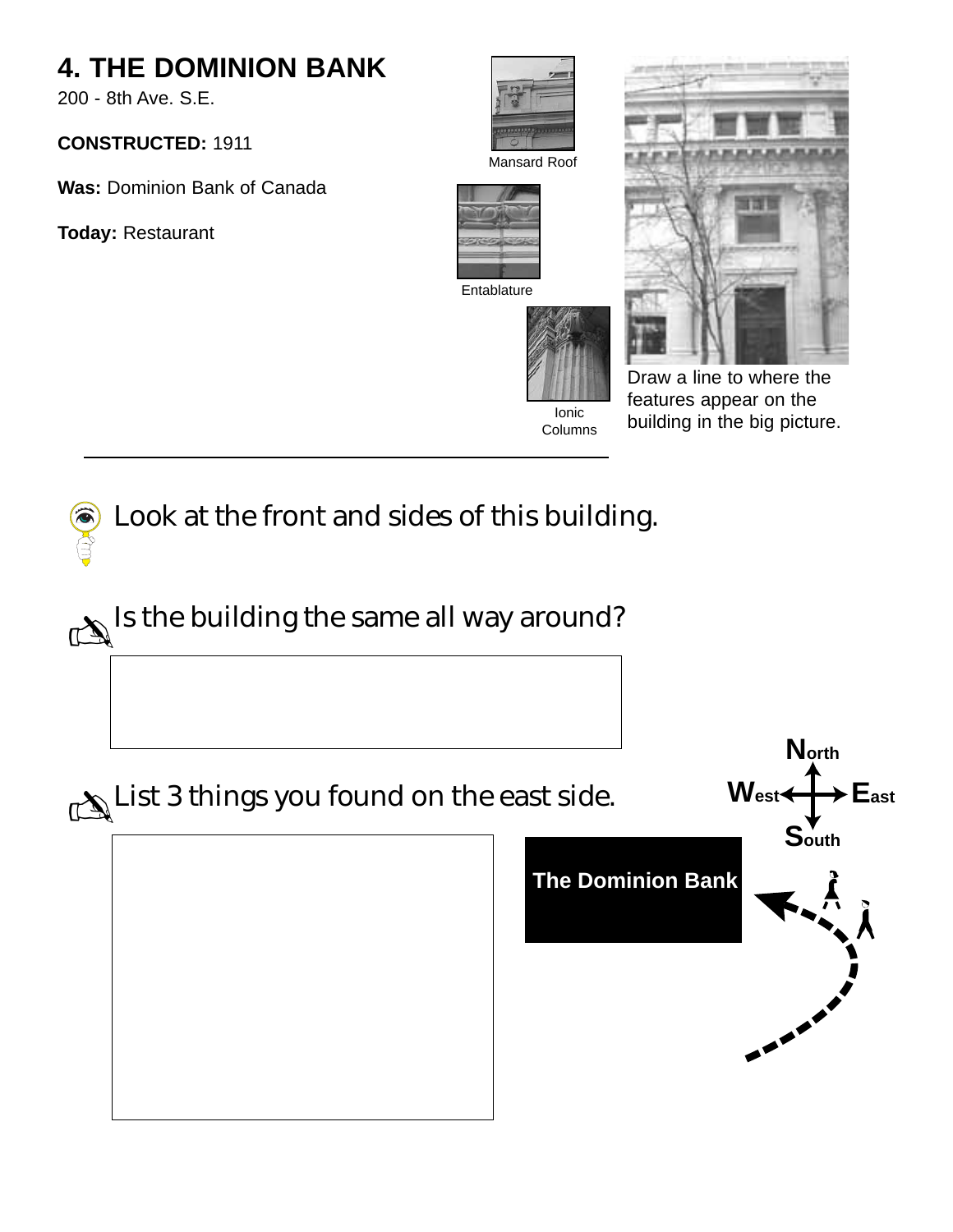#### **4. THE DOMINION BANK**

When the Dominion Bank was opened in 1911, this dollar bill was in the bank. The people shown on the dollar bill were the Earl and Countess of Grey. Earl Grey was the Governor



General of Canada in 1911. You may have heard his name. He donated the Grey Cup to the Canadian Football League. There is also an Earl Grey School and a golf course named in Calgary.

In 1955 the Dominion Bank became the Toronto Dominion

Bank. This was what the dollar looked like at that time.



Who is the person on this dollar bill?

 $\Lambda$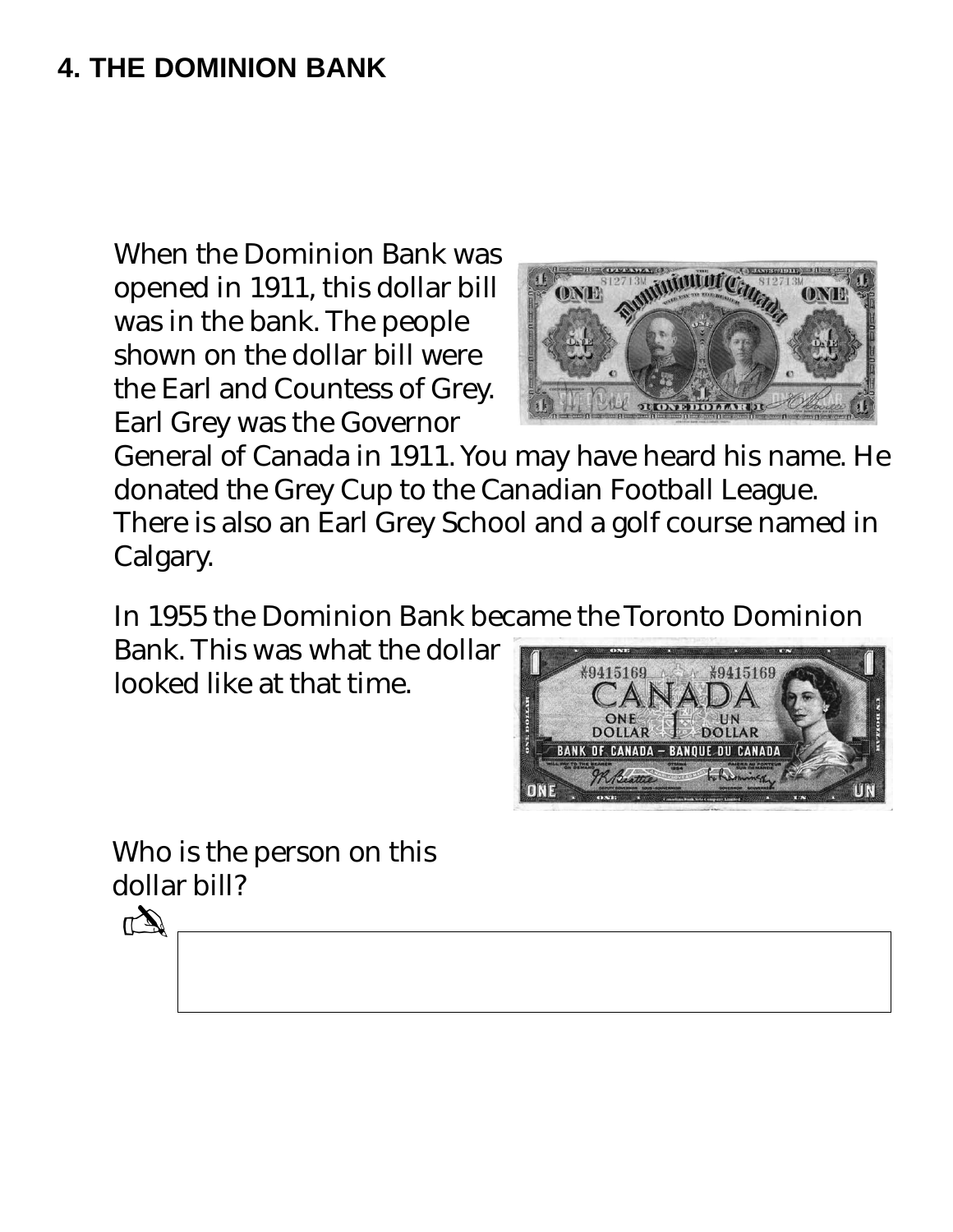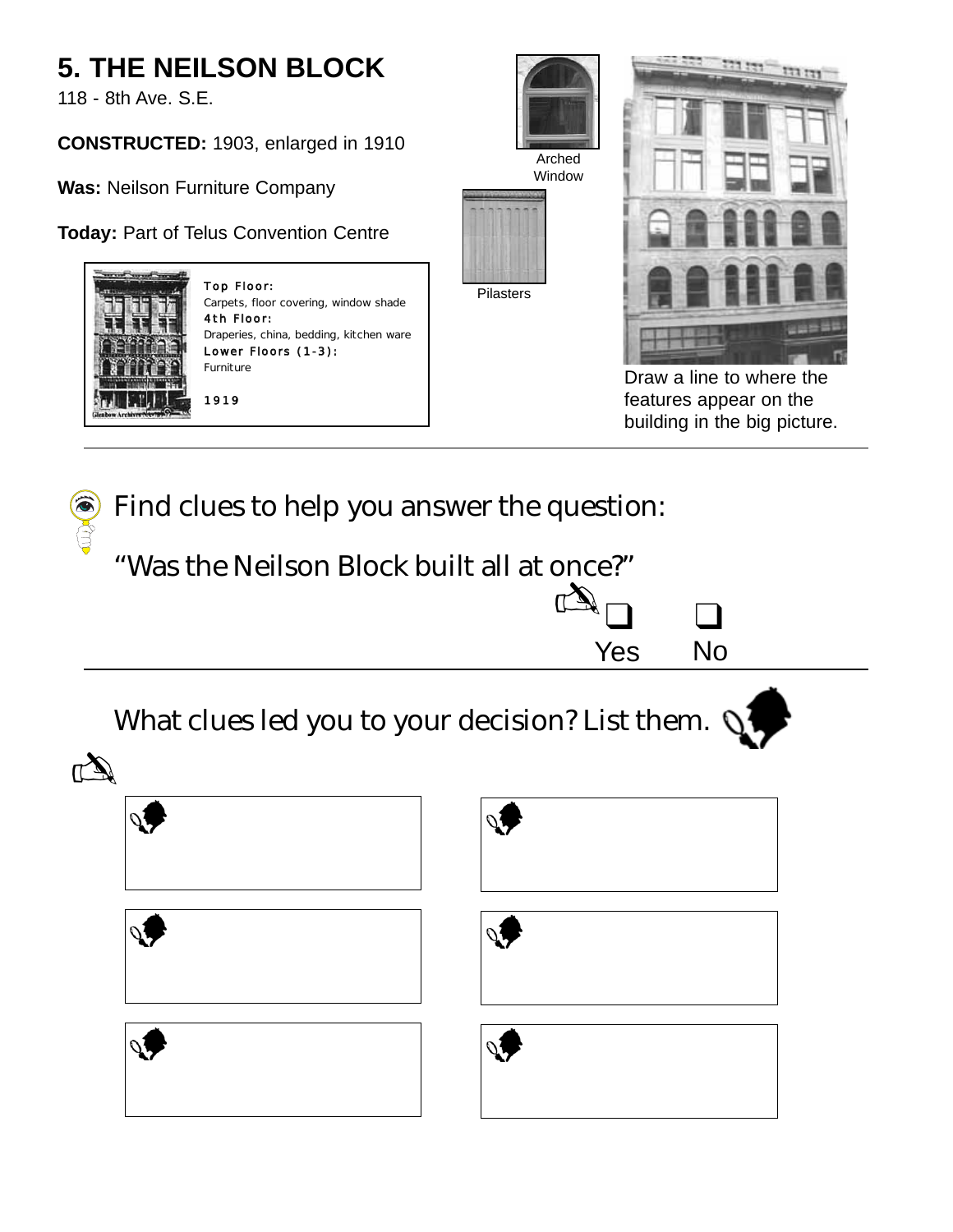## **6. THE DOLL BLOCK**

116 - 8th Ave. S.E.

**CONSTRUCTED:** 1907

**Was:** Jewellery Store

**Today:** Part of Telus Convention Centre



The Doll Block has been the home of several jewellery stores over the years. In 1911 it was robbed. A thief stole \$11,000 worth of diamonds during noon hour around Christmas time.



The building uses many shapes in its design. Can you name these shapes?

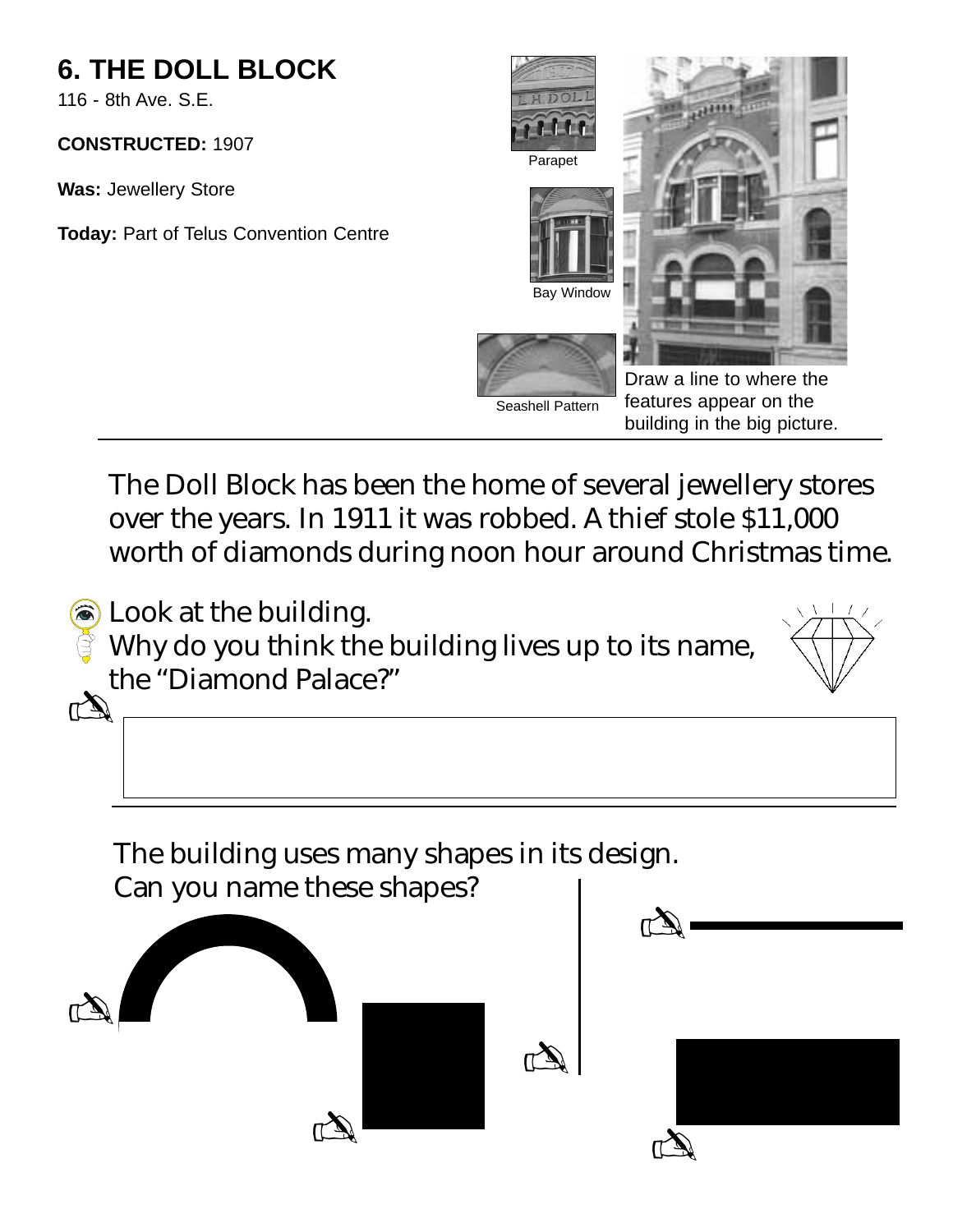#### **7. THE THOMSON BROTHERS BLOCK** 112 - 8th Ave. S.E. **CONSTRUCTED:** 1893 **Was:** Bookshop **Today:** Part of the Hyatt Hotel **Sandstone** Arches Stone Parapet Wildrose Flower Thompson Block 1940s Draw a line to where the features appear on the building in the big picture.

Write the name of the businesses that are on the street level.

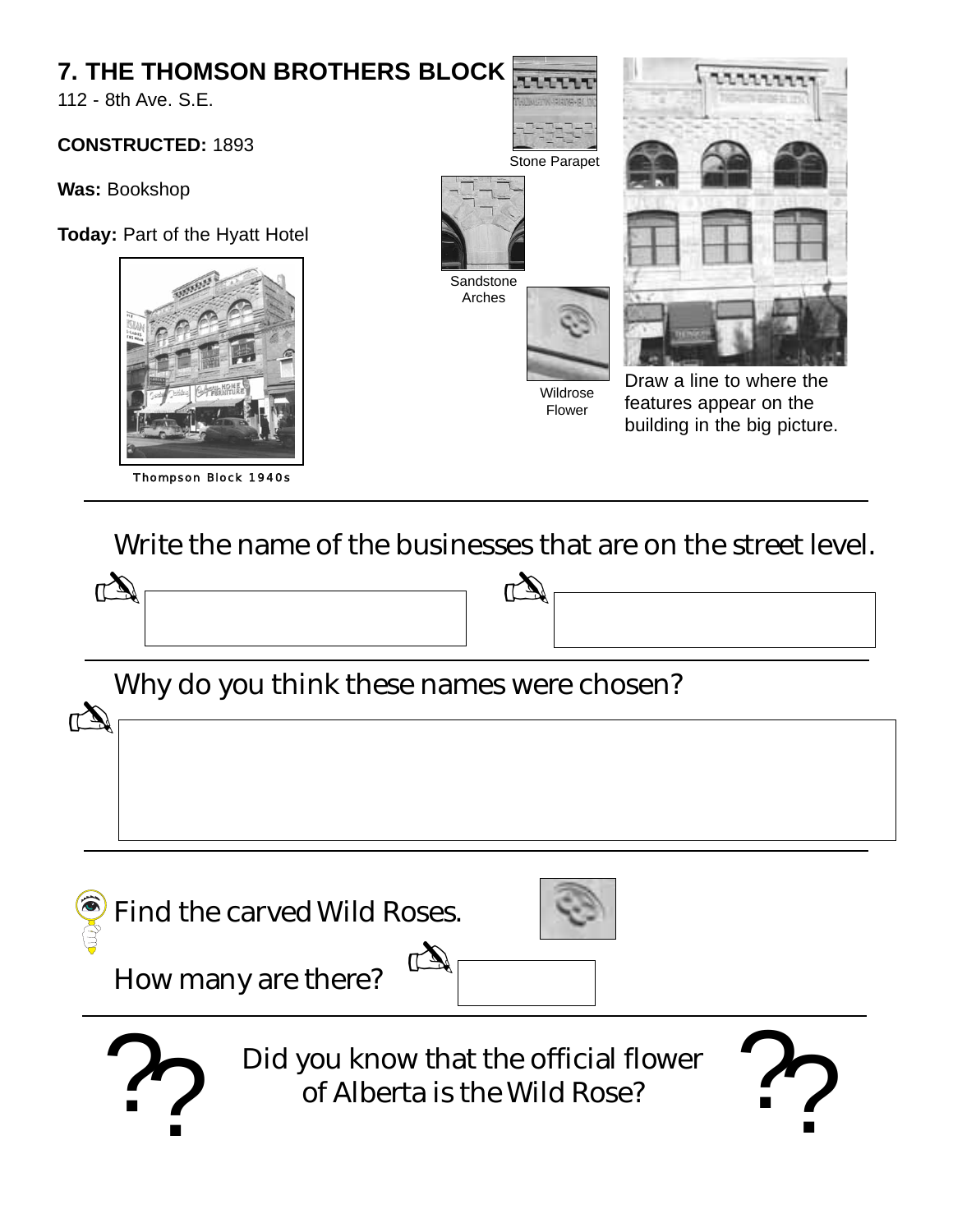## **8. THE LINEHAM BLOCK** 106 - 8th Ave. S.E. **CONSTRUCTED:** 1886, 1907 **Was:** Imperial Bank / Bank of Montreal **Today:** Part of the Hyatt Hotel Pediments Urns Lineham Block 1940s Draw a line to where the features appear on the building in the big picture.

Why do you think there are two dates (1886 and 1907) at the top of the building?

This building used to be attached to another. The wall that attached them is still standing inside the lobby of the Hyatt Hotel. It's called a party wall.



Find the party wall. Check out the photos and plaques.

Why do you think it was called a party wall?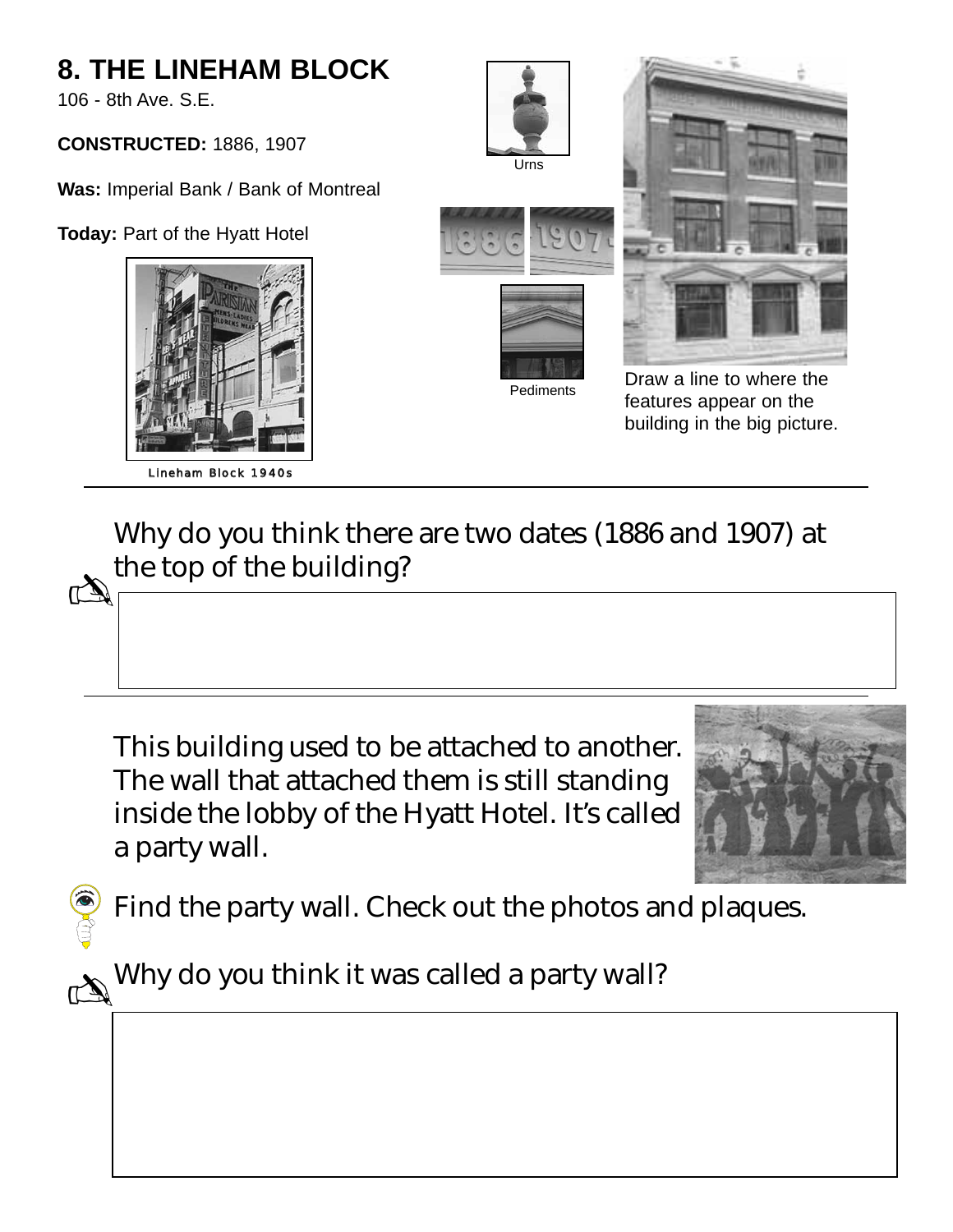#### **9. THE IMPERIAL BANK OF CANADA**

102 - 8th Ave. S.E.

**CONSTRUCTED:** 1886, 1909

**Was:** The I.G. Baker Store, and a Bank

**Today:** Restaurant



Balustrade & **Cornice** 





Draw a line to where the features appear on the building in the big picture.

Look at the picture below and find the Imperial Bank Building.



Looking east on Stephen Avenue 1910.

Look east as you stand in the same spot today. What is similar or different from what you see today?

 $\mathbb{C}\backslash\mathbb{C}$ What is similar?

 $\mathbb{N}$ What is different?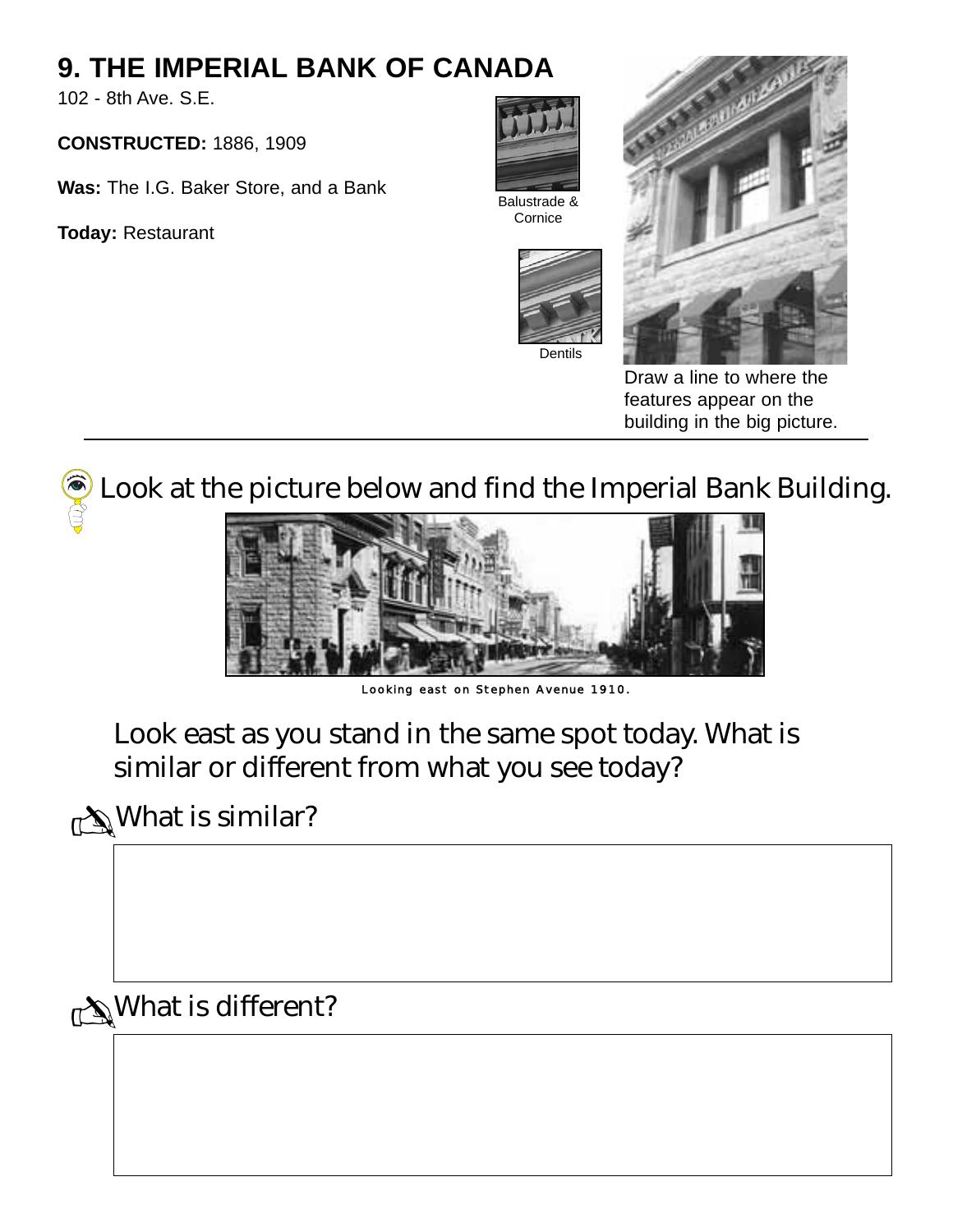#### **10. HUDSON'S BAY CO. STORE #3**

102 - 8th Ave. S.W.

**CONSTRUCTED:** 1890, 1891, 1895, 1905

**Was:** Hudson's Bay third store

**Today:** Royal Bank Centre



Arched **Windows** 



Draw a line to where the features appear on the building in the big picture.

This store was the third Hudson's Bay store to be built in Calgary.

Dook one block to the west.

 $\widehat{\vec{C}}$  Can you see Hudson's Bay store #4?

**Hudson's Bay Store #4 (200-8th Ave. S.W.)** This store was built around 1911-13 and is where you can shop at "The Bay" today. When this building opened, it covered seven acres of floor space.



**Hudson's Bay Store #4**

 $\mathbb{C}\backslash\mathbb{C}^3$  What is an acre? How big is an acre?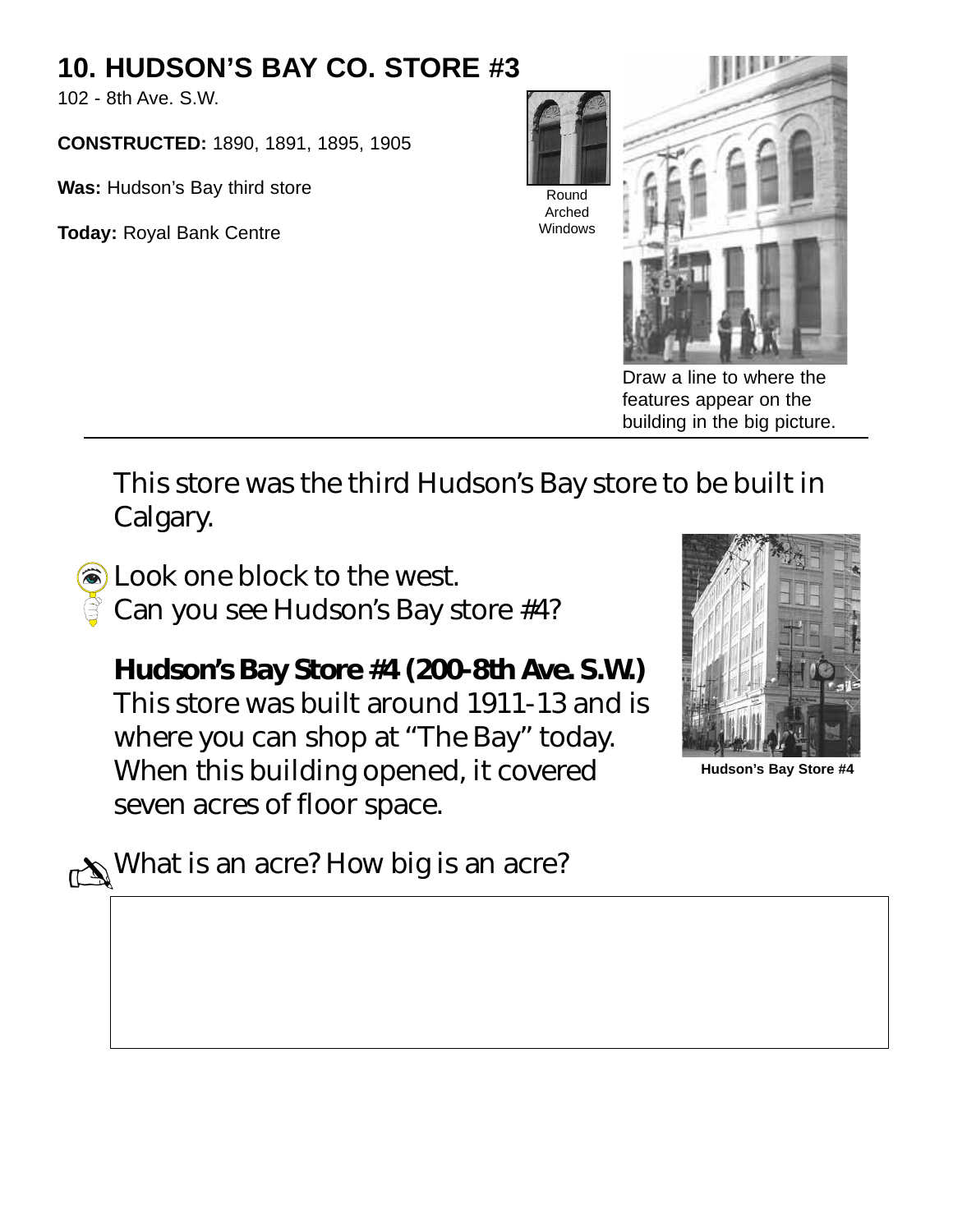#### **10. HUDSON'S BAY CO. STORE #3**

How big is an acre?

Answer:

An acre is 43,560 square feet (4046 square metres). The Hudson's Bay store #4 was seven times that big! Are you still confused? A Canadian football field, including the end zones, is about two acres. Imagine  $3\frac{1}{2}$  football fields inside the Bay!

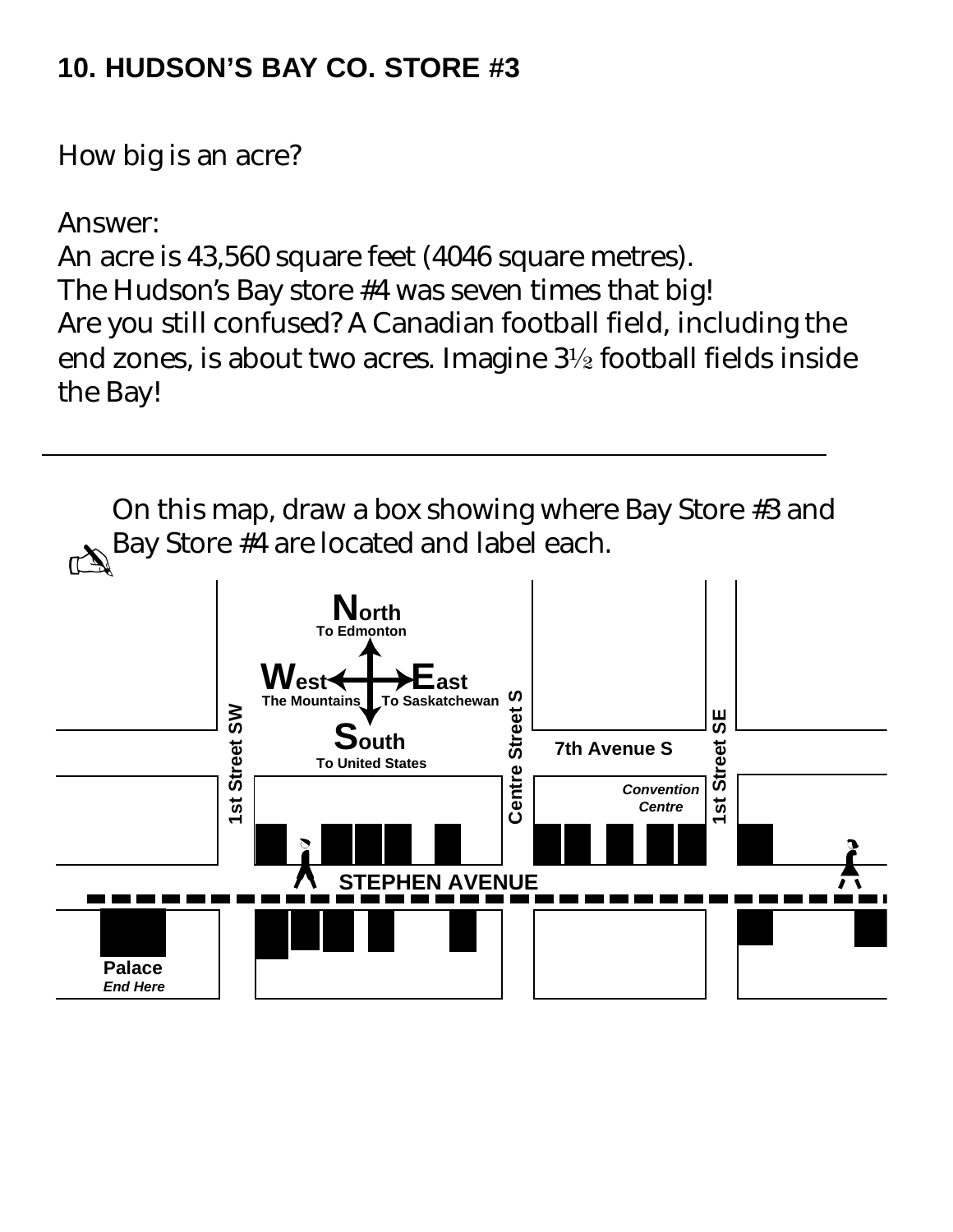#### **11. THE GLANVILLE / WARD (LOUGHEED) BLOCK**

105 / 107 - 8th Ave. S.W.

**CONSTRUCTED:** 1898

 $\mathbb{Z}$ 

**Was:** Dry Goods Store, Bank, Saddlery

**Today:** Restaurant and Café









Windows with Fan-like **Ornaments** 



Draw a line to where the features appear on the building in the big picture.

This building was owned by Senator James Lougheed. His first tenant was John Glanville who owned a dry goods store.

Circle the items you would find in a dry goods store in 1898.

| <b>Flour</b>          | Microwave Ovens Levis overalls |                        | <b>Matches</b> |
|-----------------------|--------------------------------|------------------------|----------------|
| <b>Corn Pops</b>      | Ammunition                     | <b>Pencils</b>         | Lighters       |
| Coffee                | <b>Horse Medicine</b>          | <b>Slurpees</b>        | Lanterns       |
| <b>Plastic plates</b> | <b>Televisions</b>             | <b>Computers</b>       | Hemp rope      |
| <b>Bolts of cloth</b> | <b>Canned food</b>             | <b>Ball point pens</b> | <b>Dishes</b>  |

What is sold in this building today?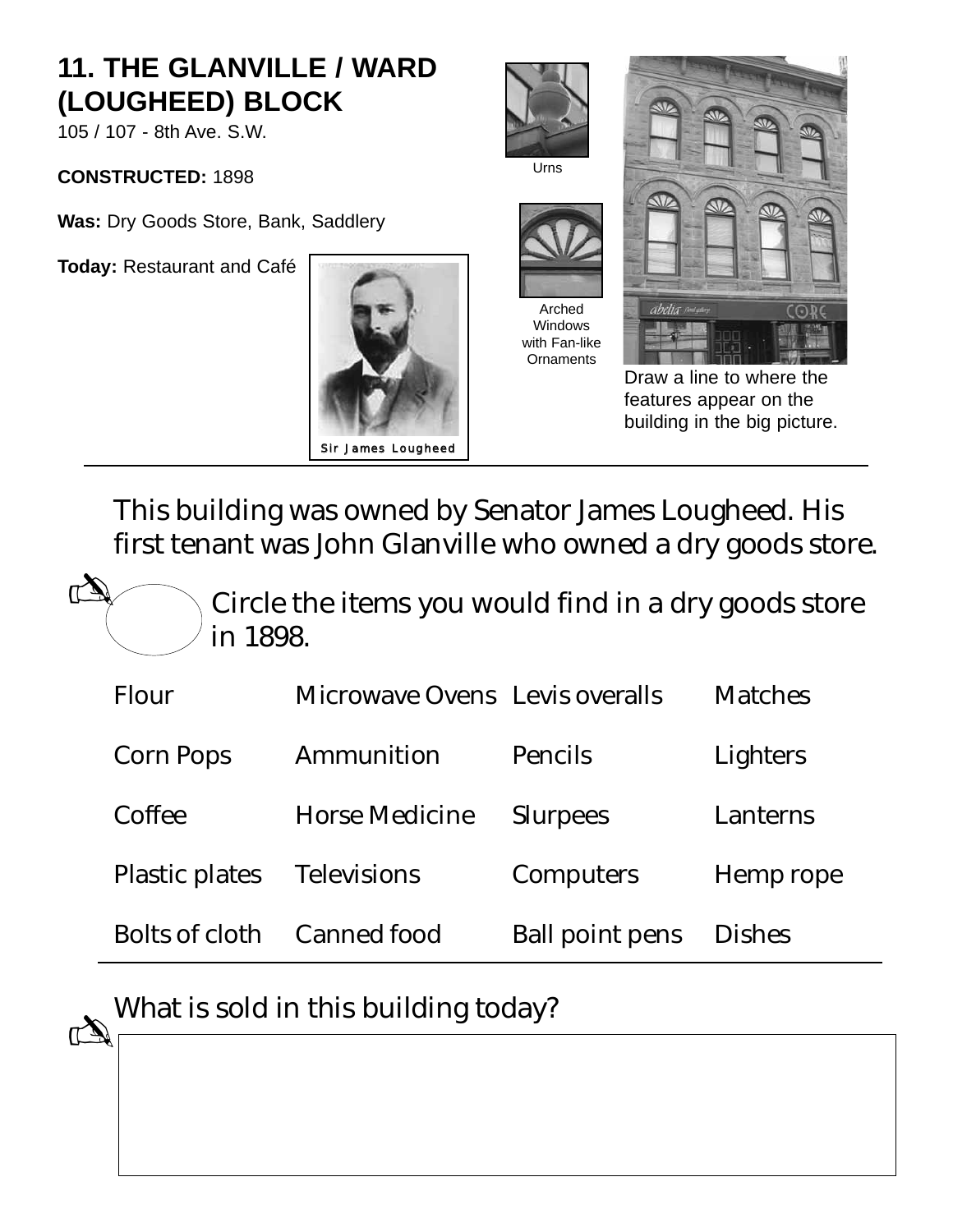#### **12. ASHDOWN HARDWARE**

110 - 8th Ave. S.W.

**CONSTRUCTED:** 1891

**Was:** Ashdown Hardware Store

**Today:** Arts and Crafts and offices



Cornice & Dentils



Draw a line to where the features appear on the building in the big picture.

This building was the home of a hardware store in 1891.

List the items you would find in a hardware store back then:  $\mathbb{Z}$ 

List the items you would find in a hardware store today:  $\mathbb{Z}$ 

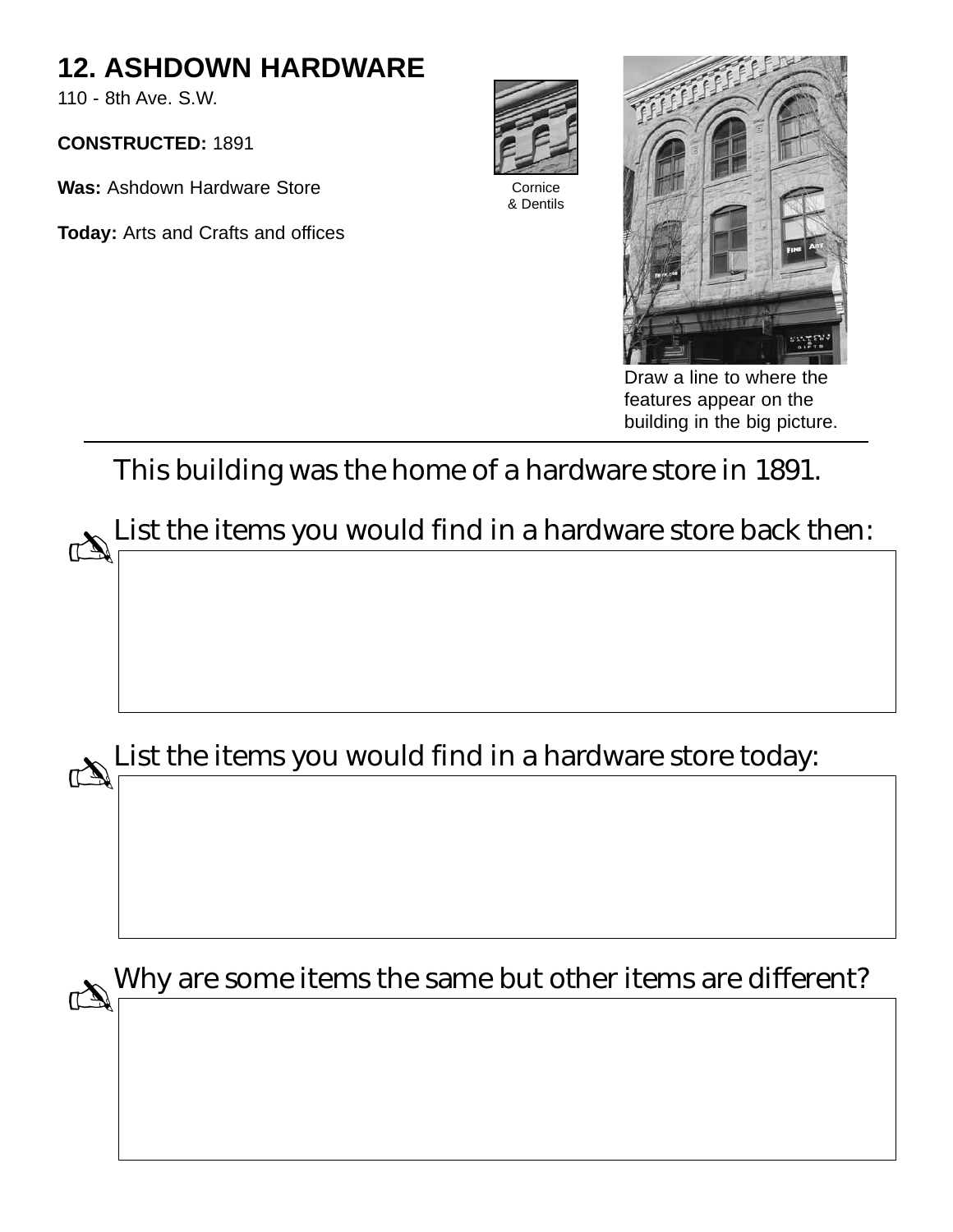## **13. THE MOLSON'S BANK**

114 - 8th Ave. S.W.

#### **CONSTRUCTED:** 1911-12

**Was:** Bank

**Today:** Restaurant





Ionic Columns

**Carved** 



raw a line to where the features appear on the building in the big picture.

#### Find the lions on this building. How many are there?  $\mathbb{Z}$





What other building on your tour had the same type of columns? ✍



Notice that this building is made from limestone, not sandstone like the one next door. What differences do you see?  $\mathbb{C}$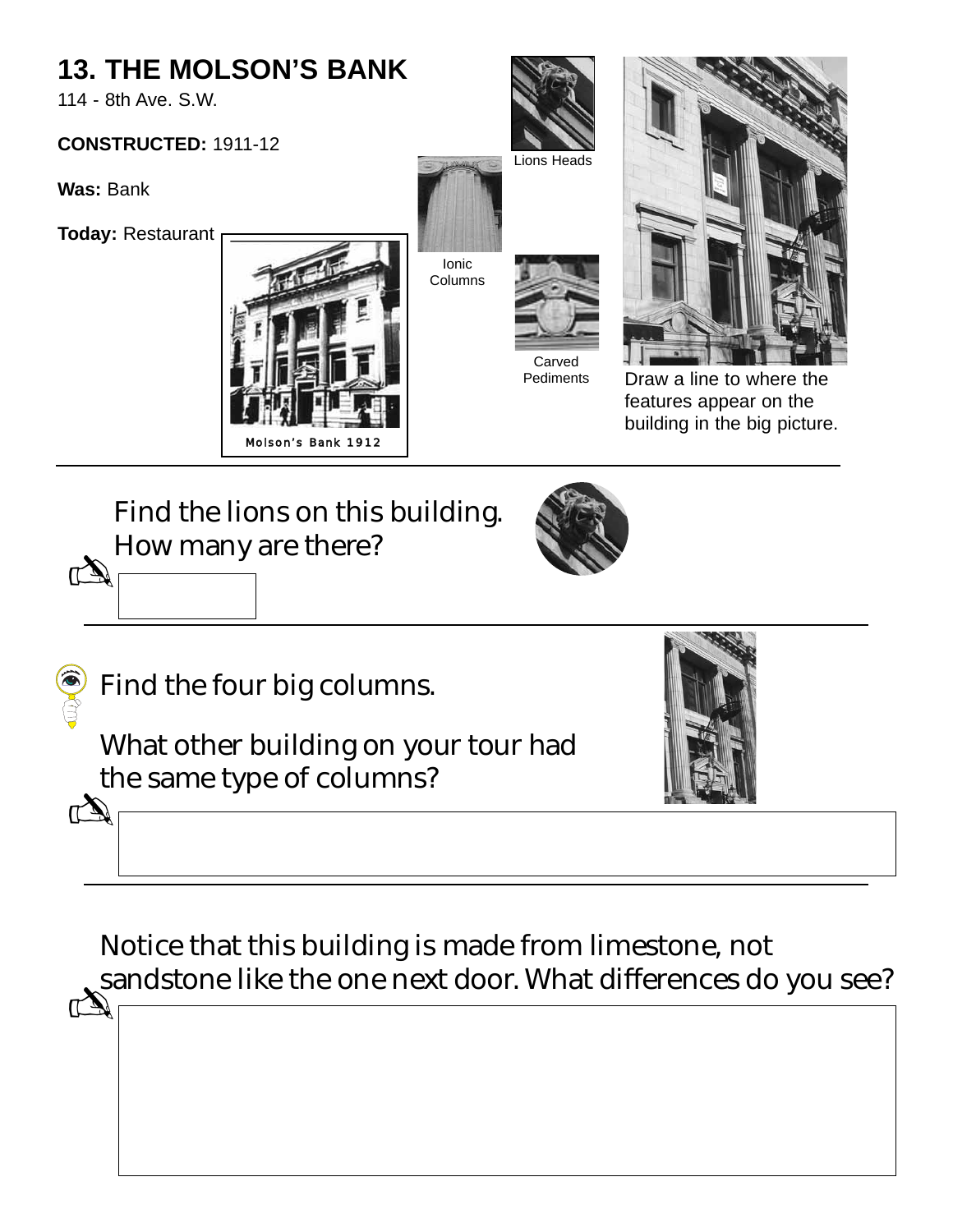#### **14. THE TRIBUNE BLOCK** 118 - 8th Ave. S.W. **CONSTRUCTED:** 1892 Stepped Parapet **Was:** Newspaper, Cigar Store, Bowling Alley **Today:** Restaurant  $V_{ENUT}$ BEN Arches Draw a line to where the features appear on the Tribune Block 1892 building in the big picture.

The Tribune Block was the home of the Calgary Tribune newspaper.

Here are some ads that appeared in the paper during that time.

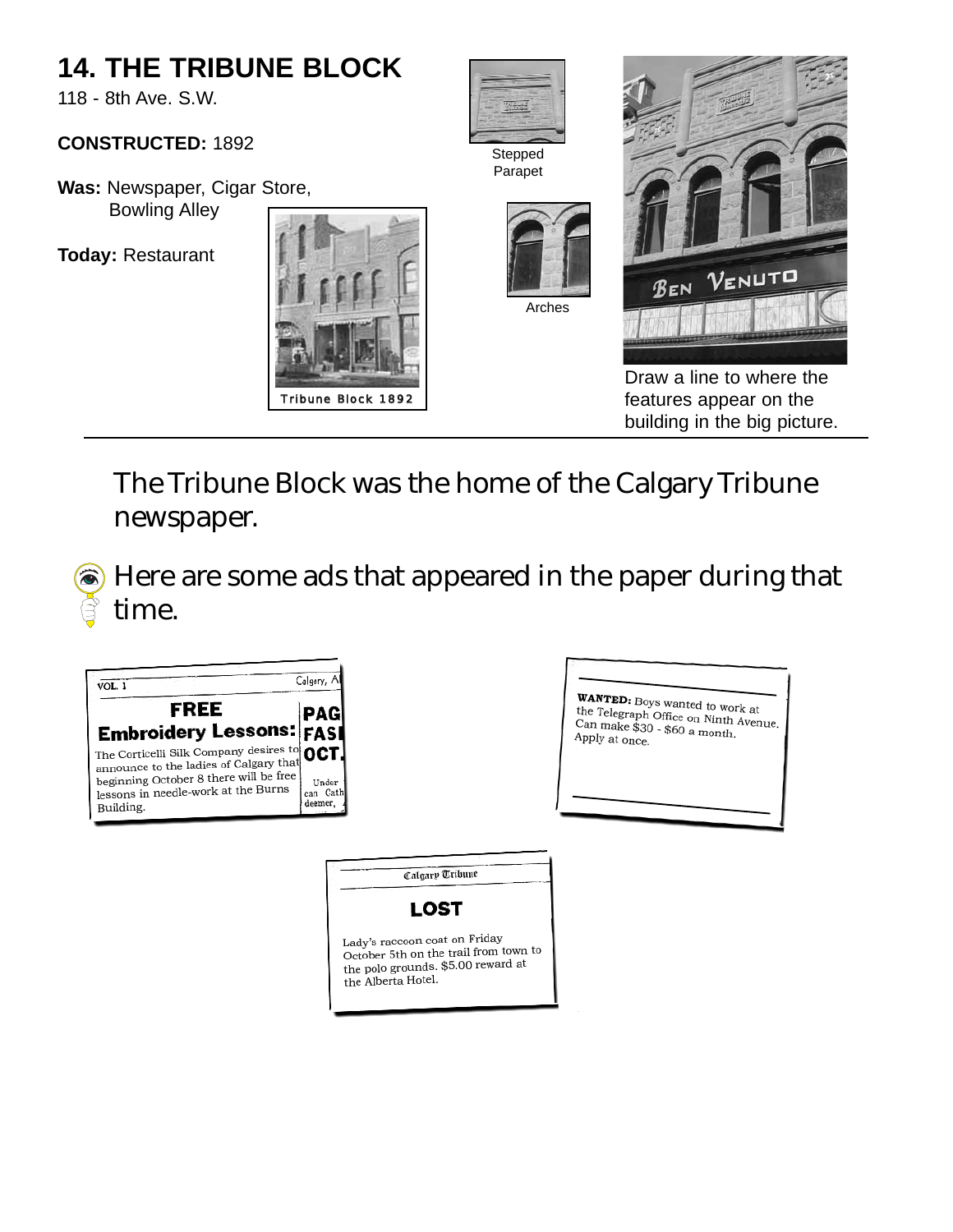#### **14. THE TRIBUNE BLOCK**

Using the space below, write an ad you might have placed in the Tribune in 1892 . . .

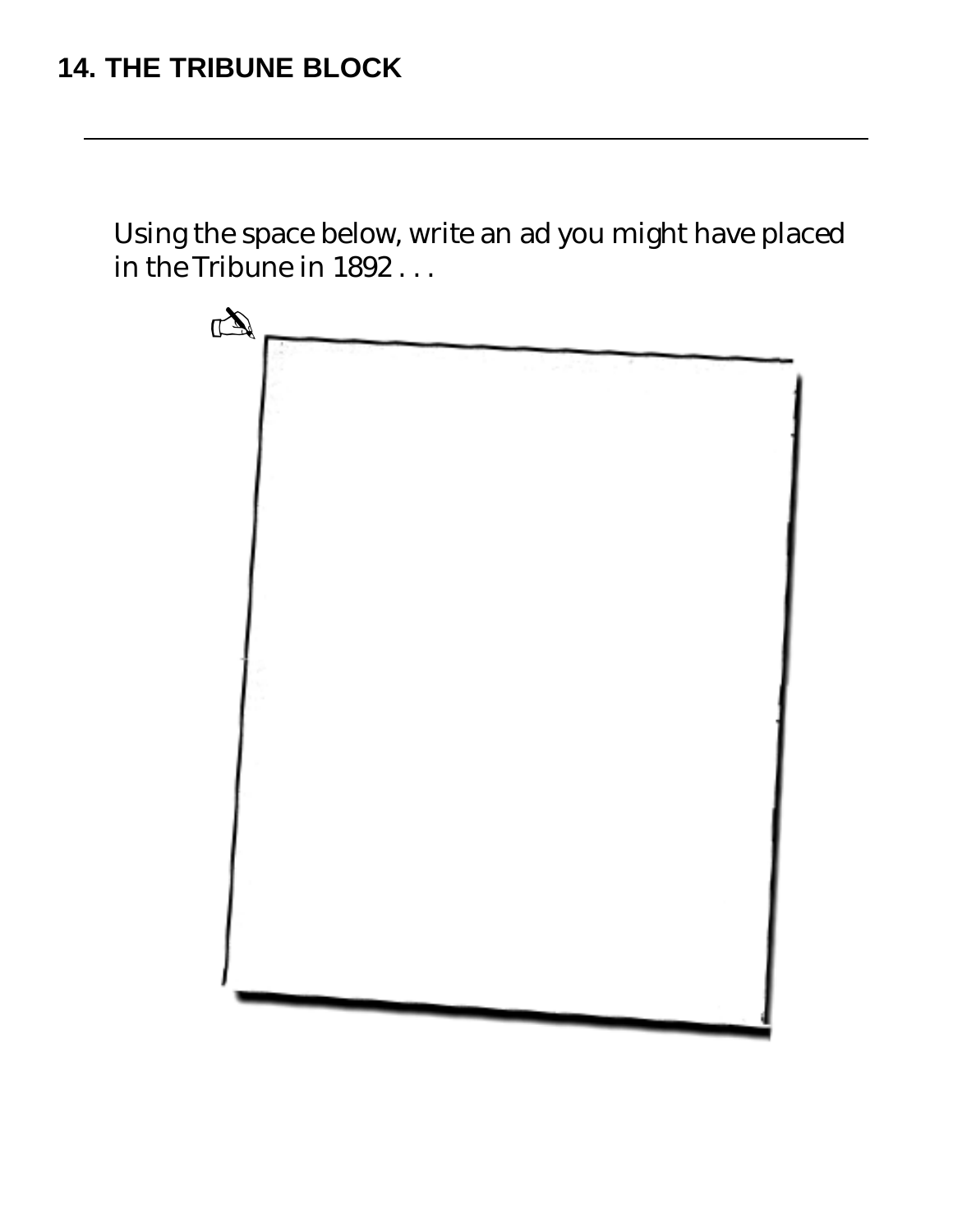#### **15. THE CALGARY MILLING COMPANY**

119 - 8th Ave. S.W.

**CONSTRUCTED:** 1902

**Was:** Calgary Milling Co. & Grocery Store

**Today:** Art Gallery and café



Large Windows

Pediment



Draw a line to where the features appear on the building in the big picture.

## When this building opened it was the home of the Calgary Milling Company.

What do you think a milling company produced?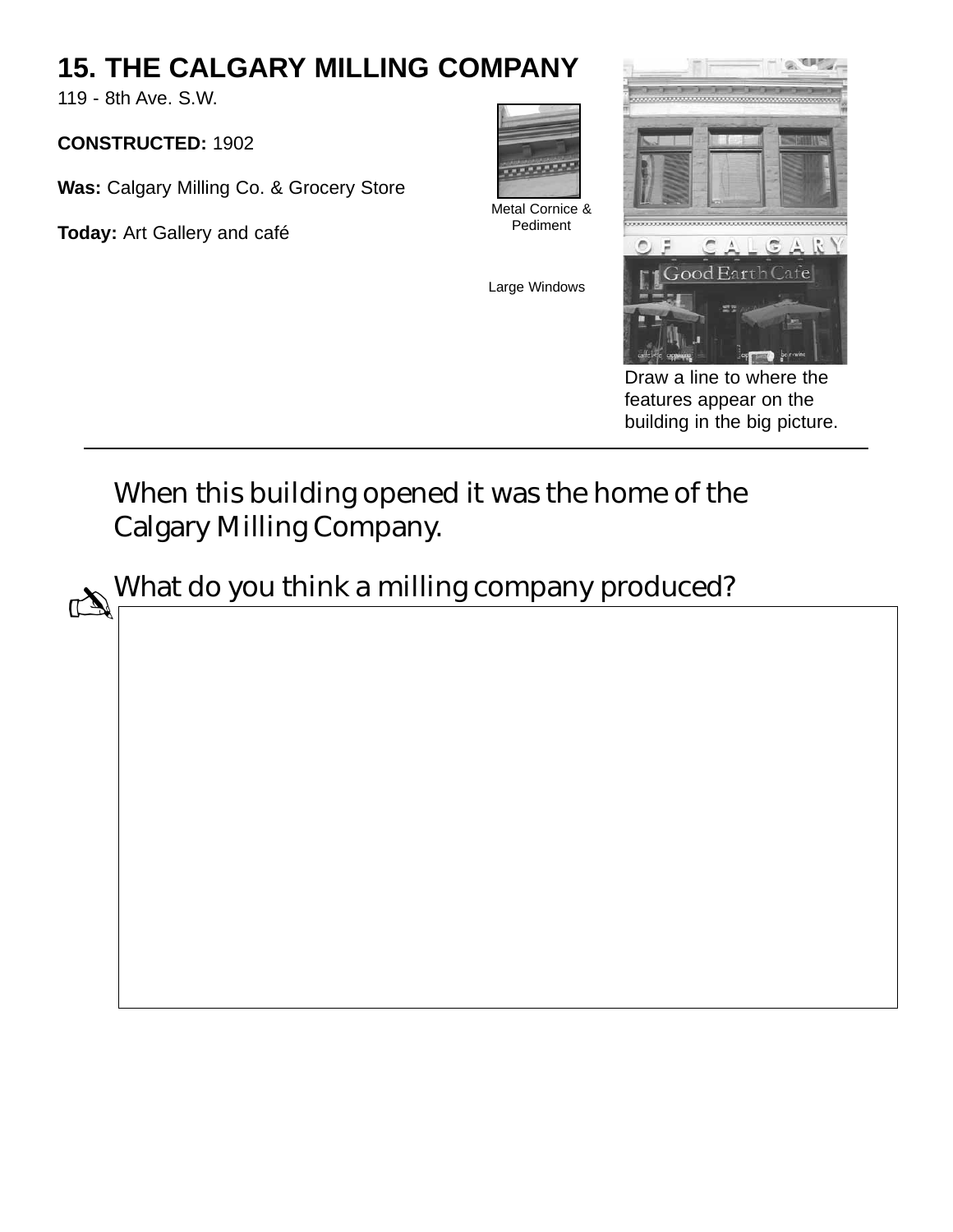#### **15. THE CALGARY MILLING COMPANY**

The building became the home of John Irwin's fancy food and grocery store in 1912.

This picture was taken in 1924. Look at the building today and look at the picture of it in 1924.



What features of the building are the same?

What features of the building are different?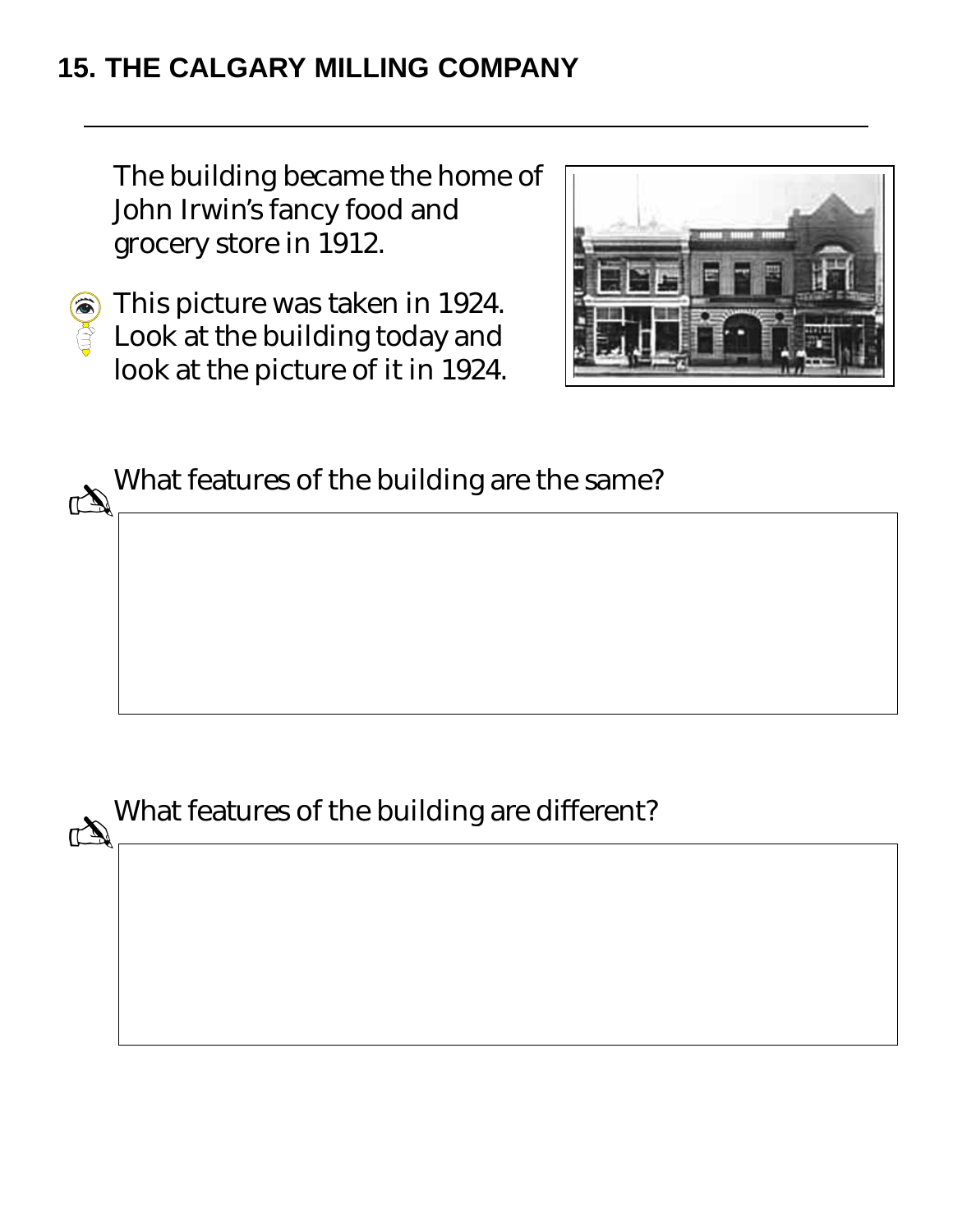

#### Here are some important dates in the life of this building:

- The Prime Minister of Canada from 1930-1935, R.B. Bennett, before he became Prime Minister, had his offices in this building.
- It burned down on Christmas Day in 1900.
- The Clarence Block was first built in 1892.
- The building was renovated to its present state in 2002.
- It was rebuilt in 1901.

Draw a time line of these dates and draw a picture of each event on the timeline.

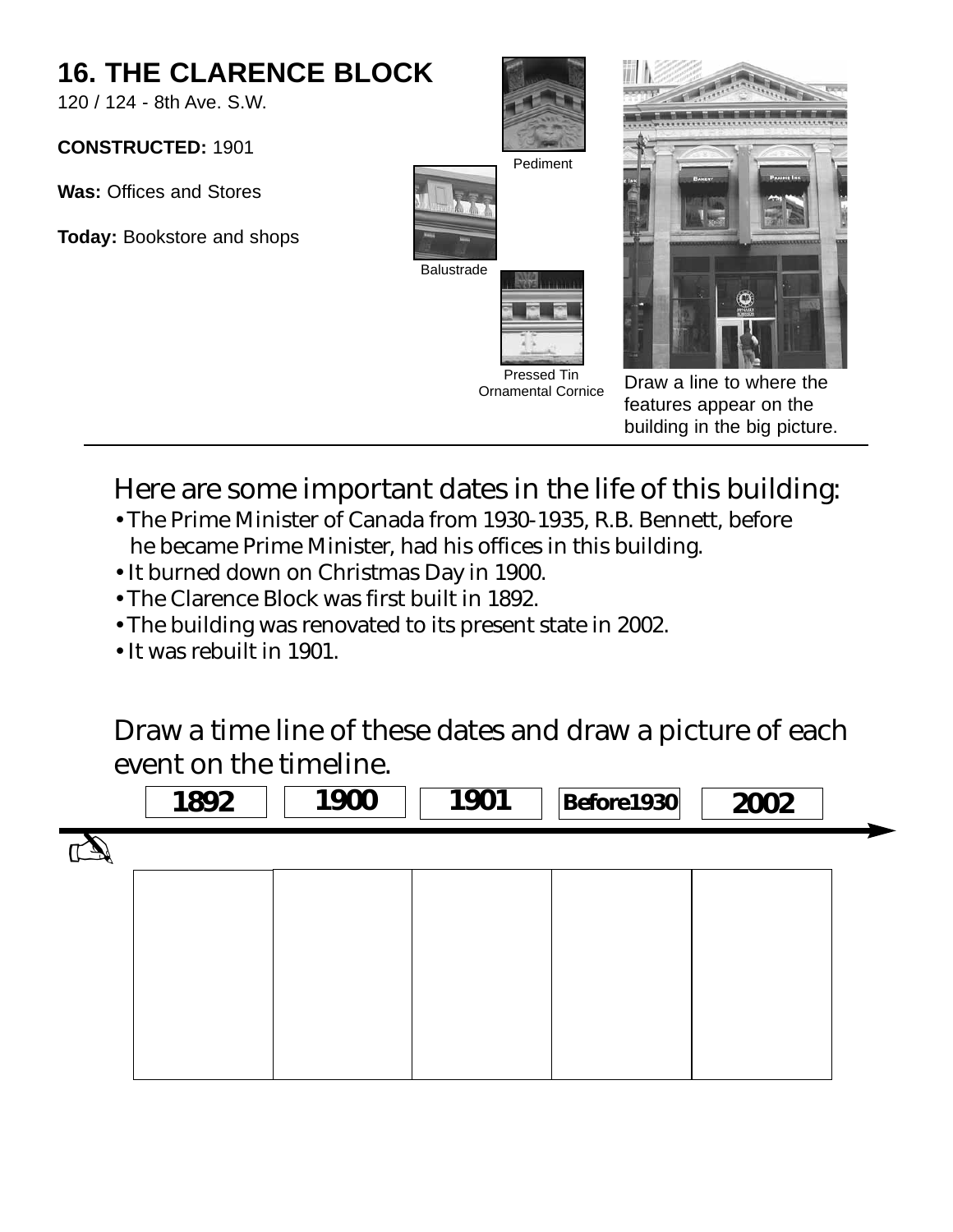## **17. THE BANK OF NOVA SCOTIA**

125 - 8th Ave. S.W.

**CONSTRUCTED:** 1930

**Was:** Bank of Nova Scotia

**Today:** Restaurant



Draw a line to where the features appear on the building in the big picture.

The Canadian architect that designed this building was John Lyle. He used symbols of the west to decorate the building.

|                    | (a) Find each of these symbols on the building: |                           | Oil Rig        |                          |                    |
|--------------------|-------------------------------------------------|---------------------------|----------------|--------------------------|--------------------|
| $\hat{\mathbb{G}}$ | <b>Prairie wildflowers</b>                      | <b>Shamrocks</b><br>Leeks | <b>Horses</b>  |                          | Saddle and fence   |
|                    | <b>Mountains</b>                                | <b>Model A Ford parts</b> | <b>Buffalo</b> | <b>Mounties, Natives</b> |                    |
|                    | <b>Fleurs-de-lys</b><br><b>Thistle</b>          | <b>Guns and arrows</b>    | <b>Wheat</b>   | <b>Roses</b>             | <b>Setting Sun</b> |

Draw a picture of 3 or 4 of your favorite symbols. Write a few words about the story they tell about Alberta.

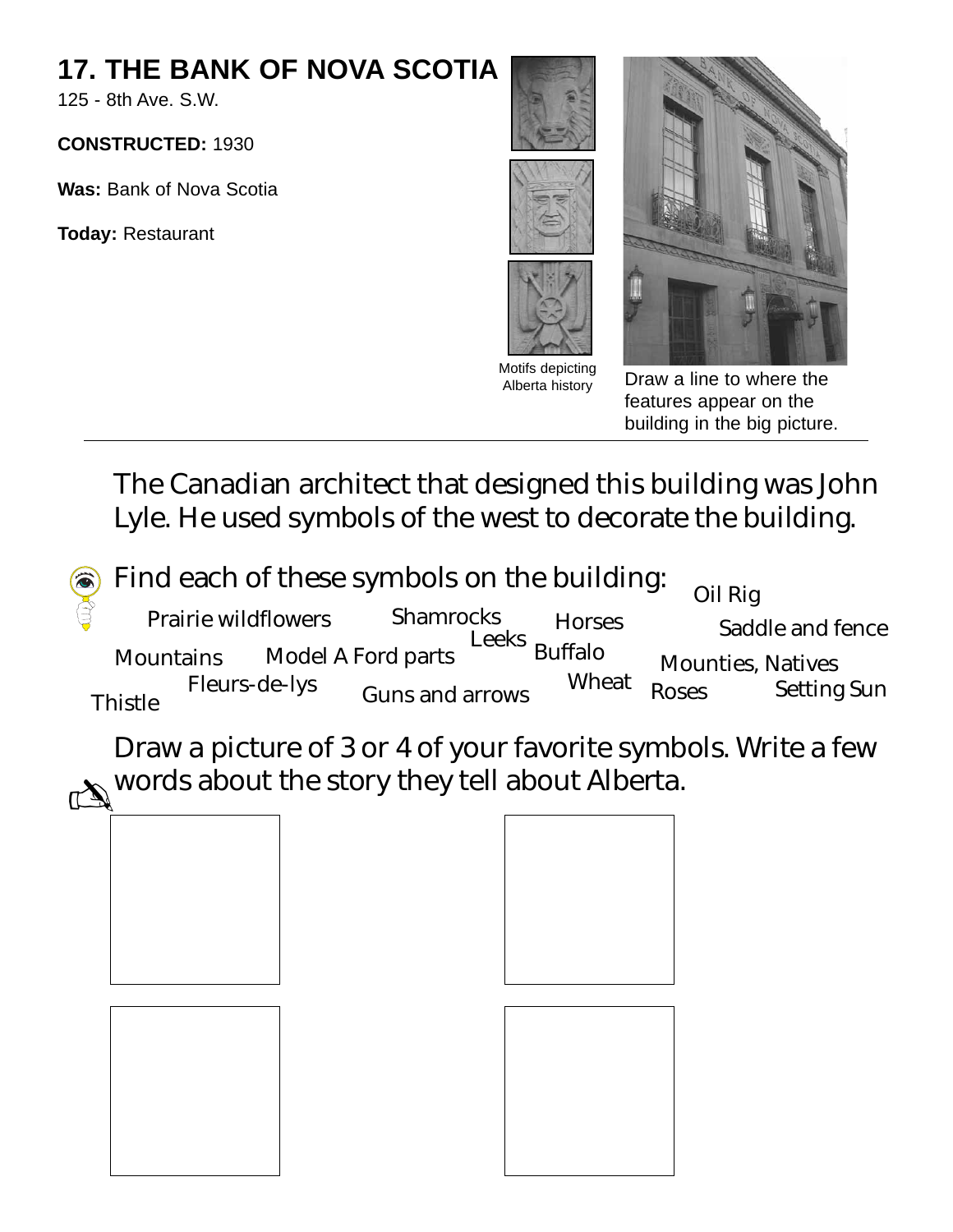#### **18. THE PAIN BLOCK (T.C. POWERS & BROTHER)**

131 - 8th Ave. S.W.

**CONSTRUCTED:** 1885

**Was:** Grocery Store, furrier, other stores

**Today:** Souvenir Store



This is the only wooden building left on Stephen Avenue that survived the fire of 1886.

False Front

 $\hat{\bullet}$  Find the "plaque" on the building that tells the story of the Pain Block.

✍Why was the Pain Block built?

Who was Daniel Webster Marsh? ✍

 $\mathbb{M}^{\mathbb{N}}$ In what year was the building last restored?

 $\mathbb{M}^{\mathbb{N}}$  How many years ago did the restoration happen?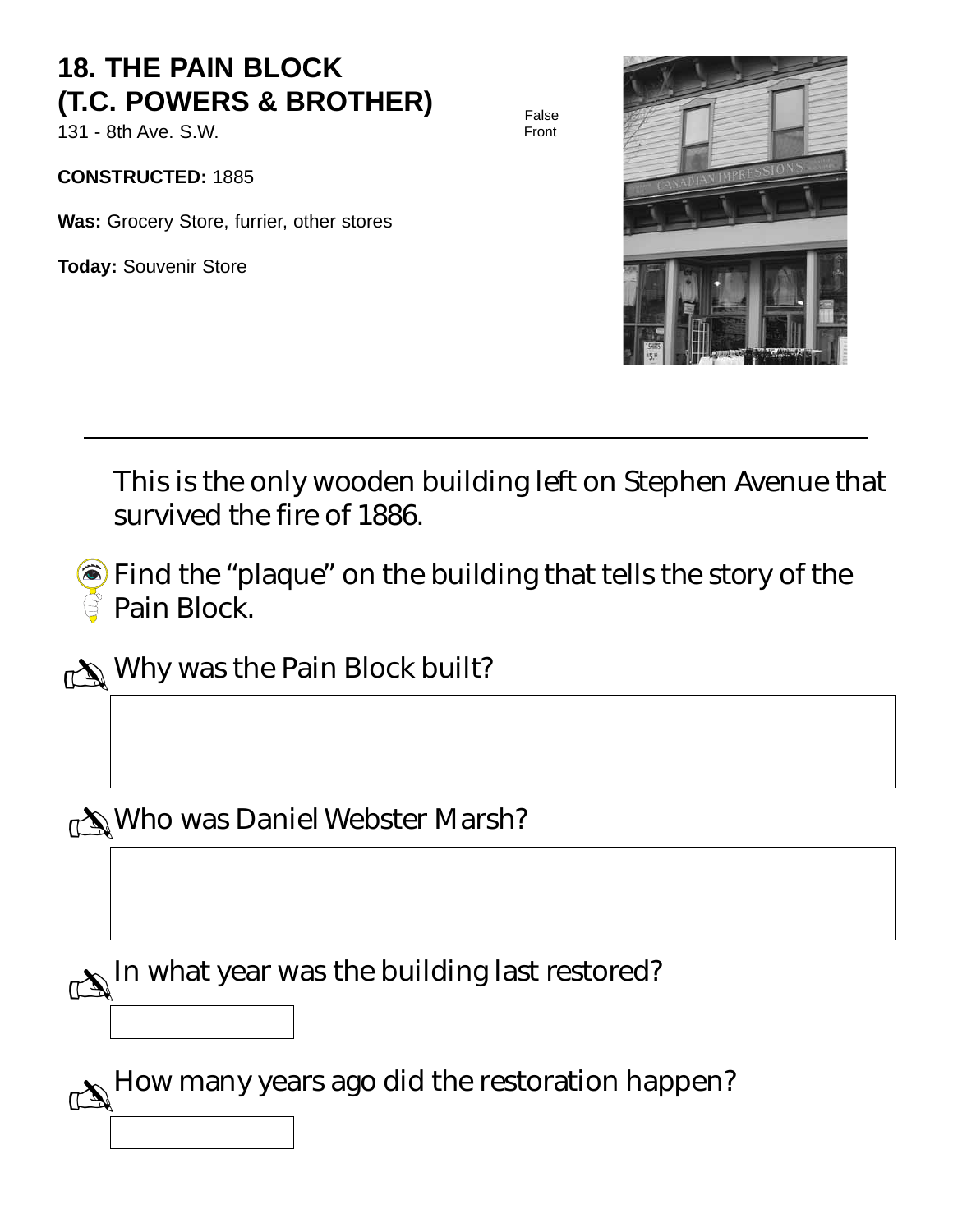#### **19. THE ALBERTA HOTEL**

133 / 139 - 8th Ave. S.W.

**CONSTRUCTED:** 1888,1902

**Was:** Hotel and Bar

**Today:** Shops, restaurant, office space



Arched windows with keystones







Draw a line to where the features appear on the building in the big picture.

S Look for the Gargoyles on the building.

Gargoyles were often placed on old churches to scare away evil spirits. The gargoyles added to the Alberta Hotel in the 1970s, are copies of the gargoyles on the demolished Calgary Herald building. These gargoyles were not meant to scare away evil but rather to "poke a little fun" at the people who worked on the newspaper inside the Herald Building.

 $\mathbb{C}\backslash\mathbb{C}^n$  Draw your own gargoyles. Who are they supposed to be?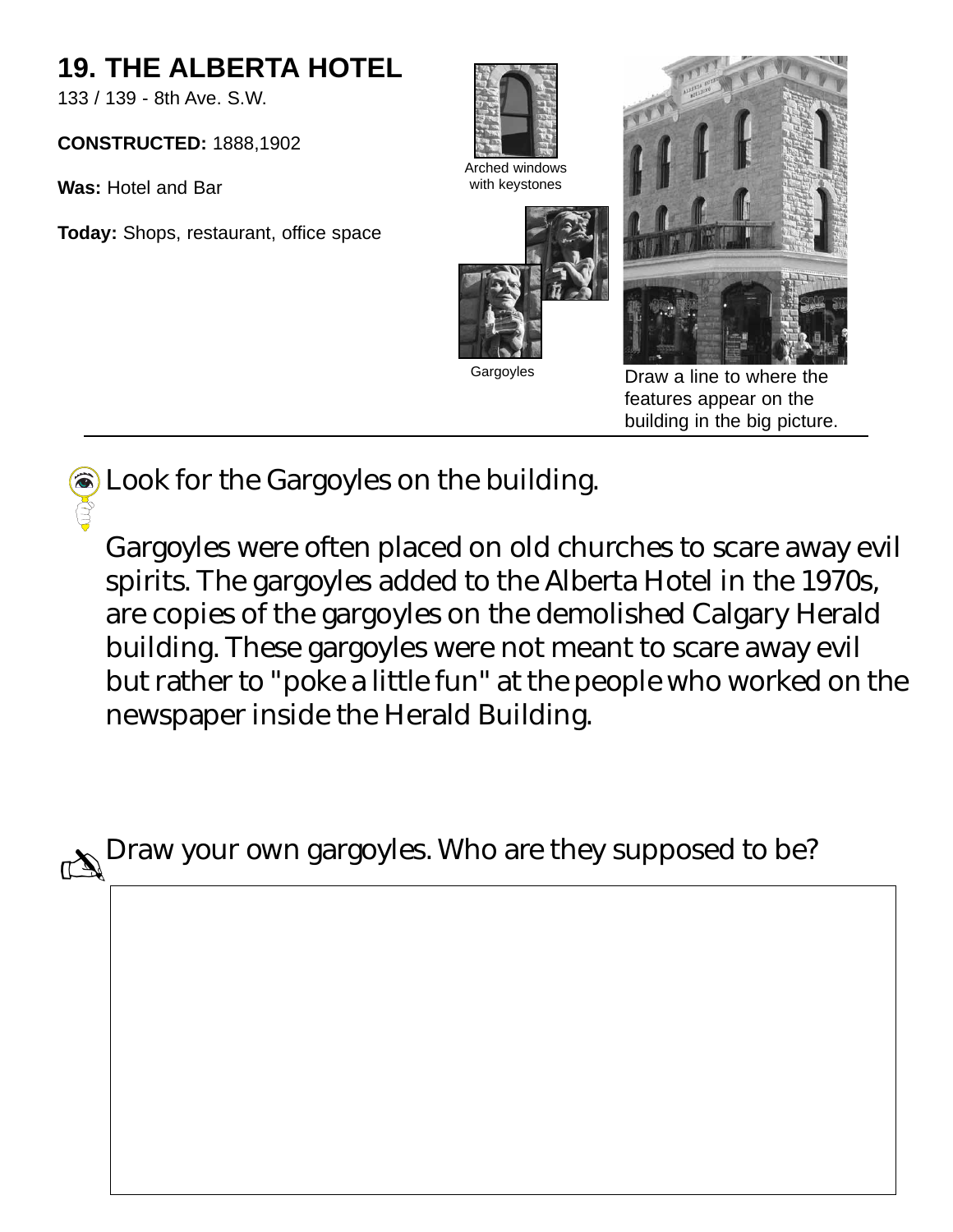#### **19. THE ALBERTA HOTEL**

The very first Stampede Parade passed in front of the Alberta Hotel in 1912.

The Alberta Hotel was said to have had "the longest bar in Western Canada."





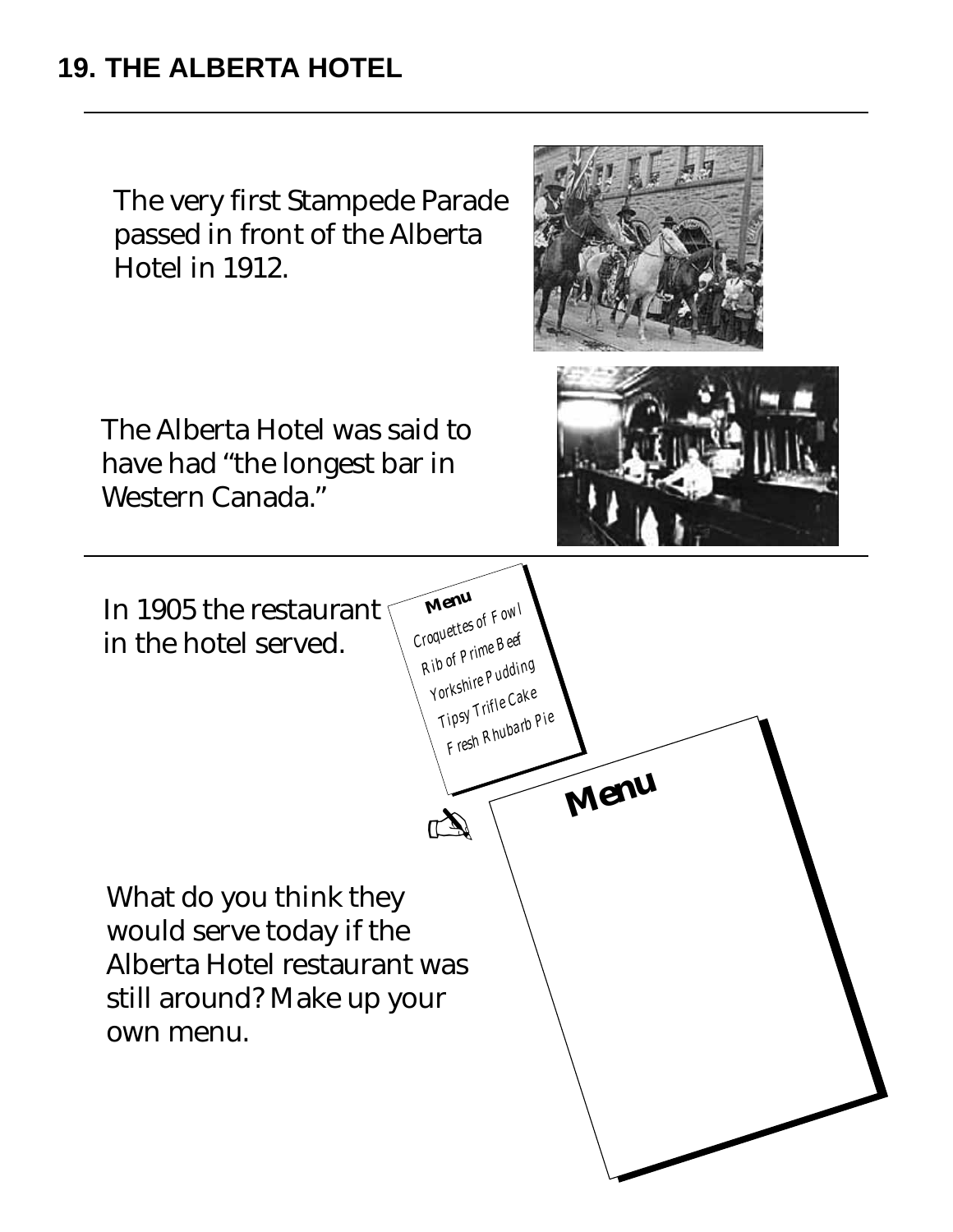#### **20. THE BANK OF MONTREAL**

140 - 8th Ave. S.W.

#### **CONSTRUCTED:** 1929 - 31

**Was:** Bank

**Today:** Store



The Bank of Montreal 1924.



Draw a line to where the features appear on the building in the big picture.

**a** Look for the large Bank of Montreal crest. *Hint… it's above the columns and inside the pediment!*

 $\mathbb{C}\backslash\mathbb{C}$  Who and what do you see in the crest?

The signature of the architect is on the building.

Can you find it?

*Hint… it's on the front, 4 meters from the date stone, on the east side of the entrance.*

**A**What's his name?

 $\mathbb{C}\backslash\mathbb{C}$  What type of stone is on the building?